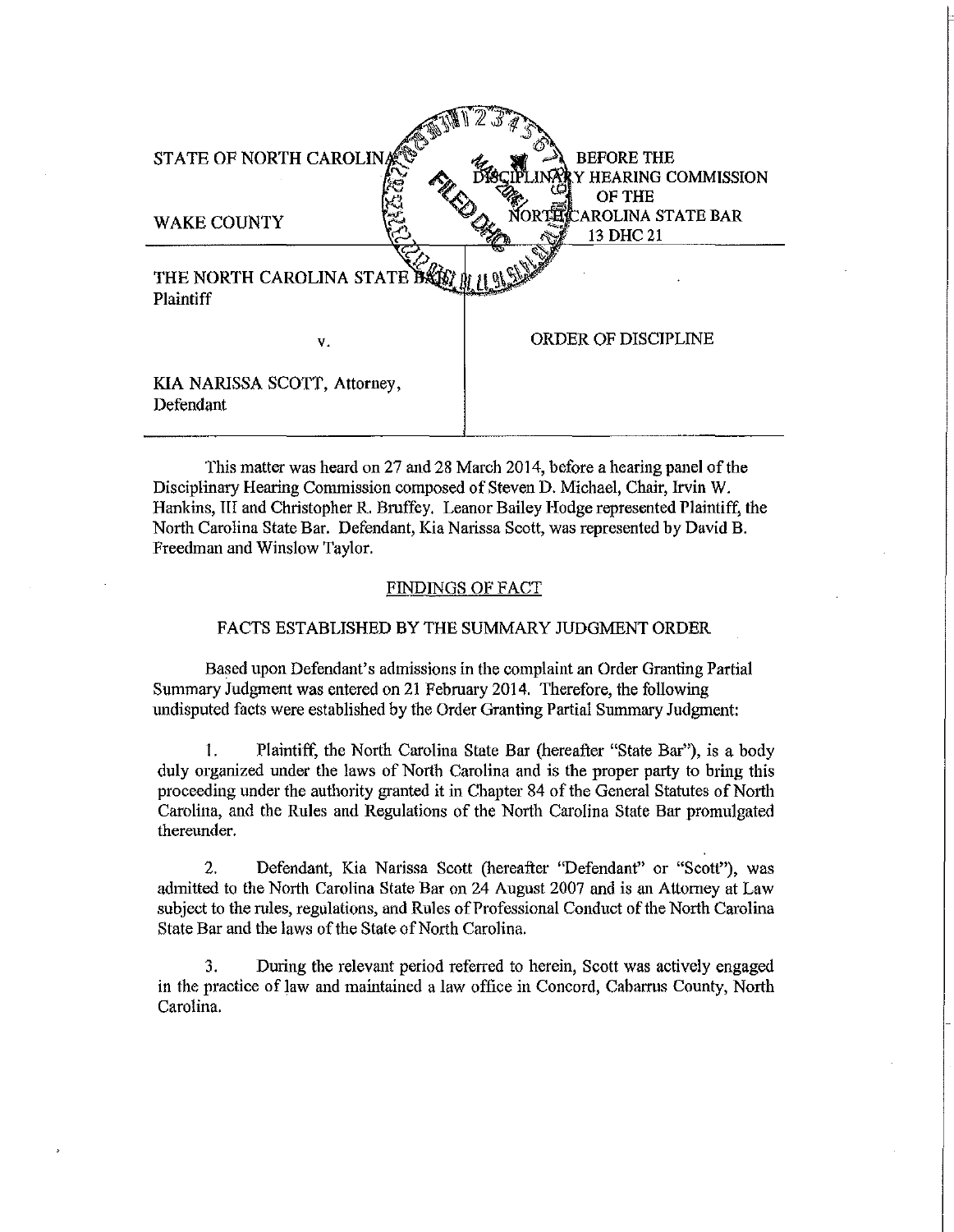#### Trust accounts – failure to reconcile

4. Scott maintained two attorney trust accounts, Wachovia Bank trust account ending in no. 6620 (hereinafter "Wachovia trust account") and Fifth Third Bank trust account ending in no. 5268 (hereinafter "Fifth Third trust account").

5. Scott failed to maintain proper client ledgers which accurately tracked the deposit and disbursement of client funds in the Wachovia trust account and Fifth Third trust account.

6. Scott failed to perform quarterly or monthly reconciliations of the Wachovia trust account and Fifth Third trust account as required by the Rules of Professional Conduct.

## Alteration of official court records

7. On or about 19 October 2012 at approximately 11:35 a.m., Scott appeared in Cabarrus County Administrative Traffic Court on behalf of ten clients.

8. ADA Jennifer Hancock was the assistant district attorney assigned to run administrative traffic court on 19 October 2012. By the time Scott arrived at administrative traffic court, the Cabarrus County's District Attorney's Office had already completed their plea negotiations with defense attorneys. Therefore, ADA Hancock was not available to talk with Scott about Scott's clients' cases when Scott arrived.

9. ADA Hancock informed Scott that though ADA Hancock was unable to talk with Scott, Scott could go to the Cabarrus County District Attorney's Office to attempt to negotiate plea agreements for her clients with another assistant district attorney.

10. After talking with ADA Hancock, Scott left the courtroom with the official court files ("shucks") for the following clients:

a. J. Manning;

b. V. Smith;

c. R. Price;

- d. Y. Culbreth;
- e. K. Doe;
- f. T. Taylor;
- g. A. Childs;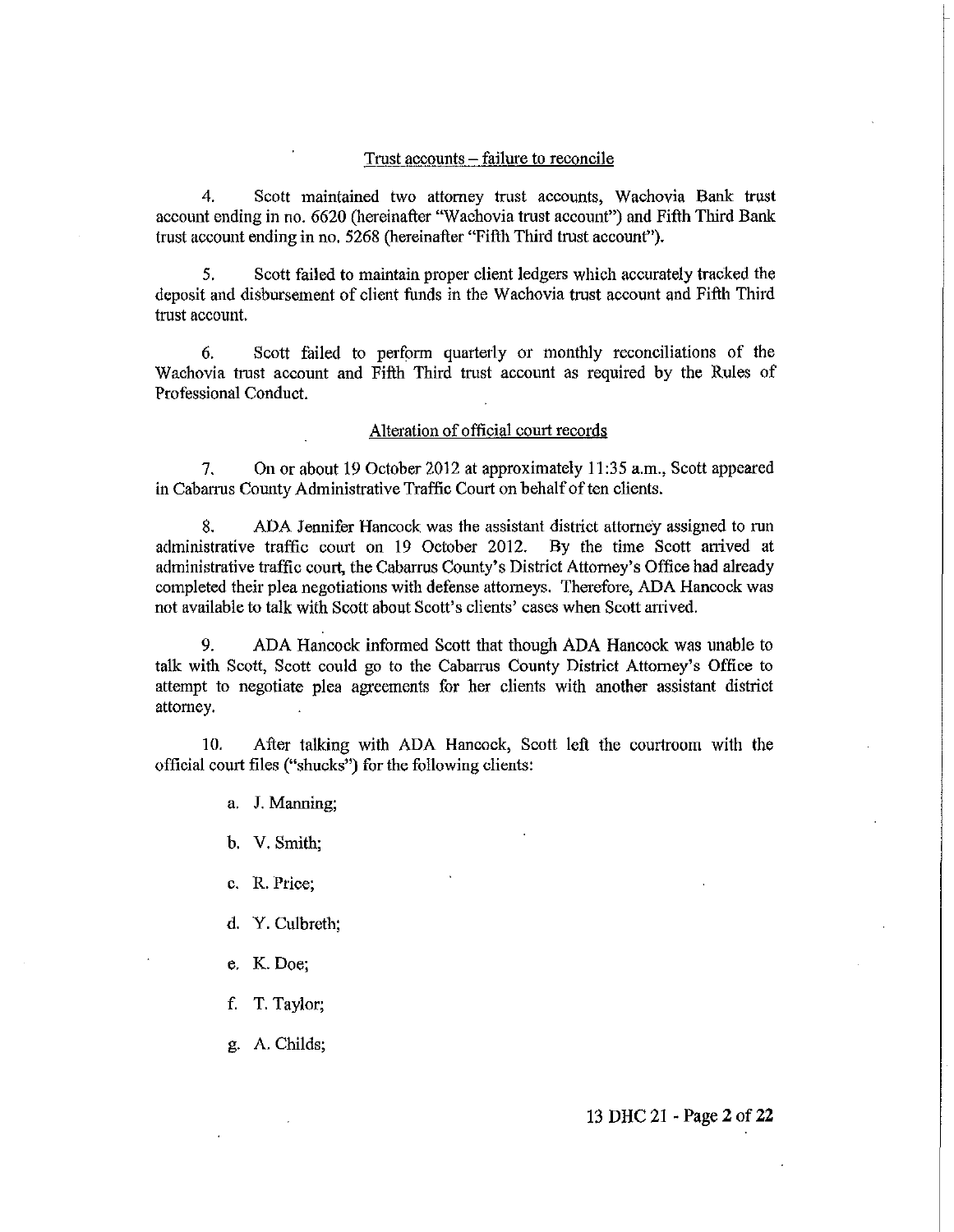h. E. Brown;

i. D. Japp; and

j. L. Robinson.

11. When Scott left the courtroom, the only handwritten notations on the shucks were: (i) the date, (ii) the court case number, and (iii) another number that identified the page of the court docket on which the case could be found.

12. Approximately ten to twelve minutes later, Scott returned to the courtroom. When Scott returned to the courtroom, the shucks for her clients' cases had additional handwritten notations of "IE" or "IEND" on them. Scott told ADA Hancock that ADA Megan Baumgardner had reviewed Scott's clients' cases and had approved the dispositions as written on the shucks.

13. In Cabarrus County, it is the prosecutor's office's duty to handwrite any agreed upon dispositions on the shucks.

14. The prosecutor's office did not make the additional handwritten notations on the shucks for Scott's clients' cases. Scott made these additional handwritten notations.

15. Scott had also handwritten "VD" on the North Carolina Uniform Citation - Court Copy for her clients, V. Smith and J. Manning.

16. Only the prosecutor's office is authorized to note voluntary dismissals by handwriting "VD" on the official court copy of the citation.

17. Scott's handwritten notations on the shucks, on the official court copies of the citations for V. Smith and J. Manning, and her statements to ADA Hancock gave the false impression that the Cabarrus County District Attorney's Office had agreed to resolve Scott's clients' cases by voluntary dismissal or plea to the lesser offense of improper equipment.

18. Scott presented these altered shucks and altered official court copies of citations to the court as if they represented dispositions that had been agreed upon by Scott and the Cabarrus County District Attorney's Office. Scott falsely represented to the court that all parties agreed that the cases should be resolved according to the handwritten notations on the shucks.

19. Scott did not engage in any plea negotiations with anyone from the Cabarrus County District Attorney's Office on behalf of the clients listed in paragraph 10 above.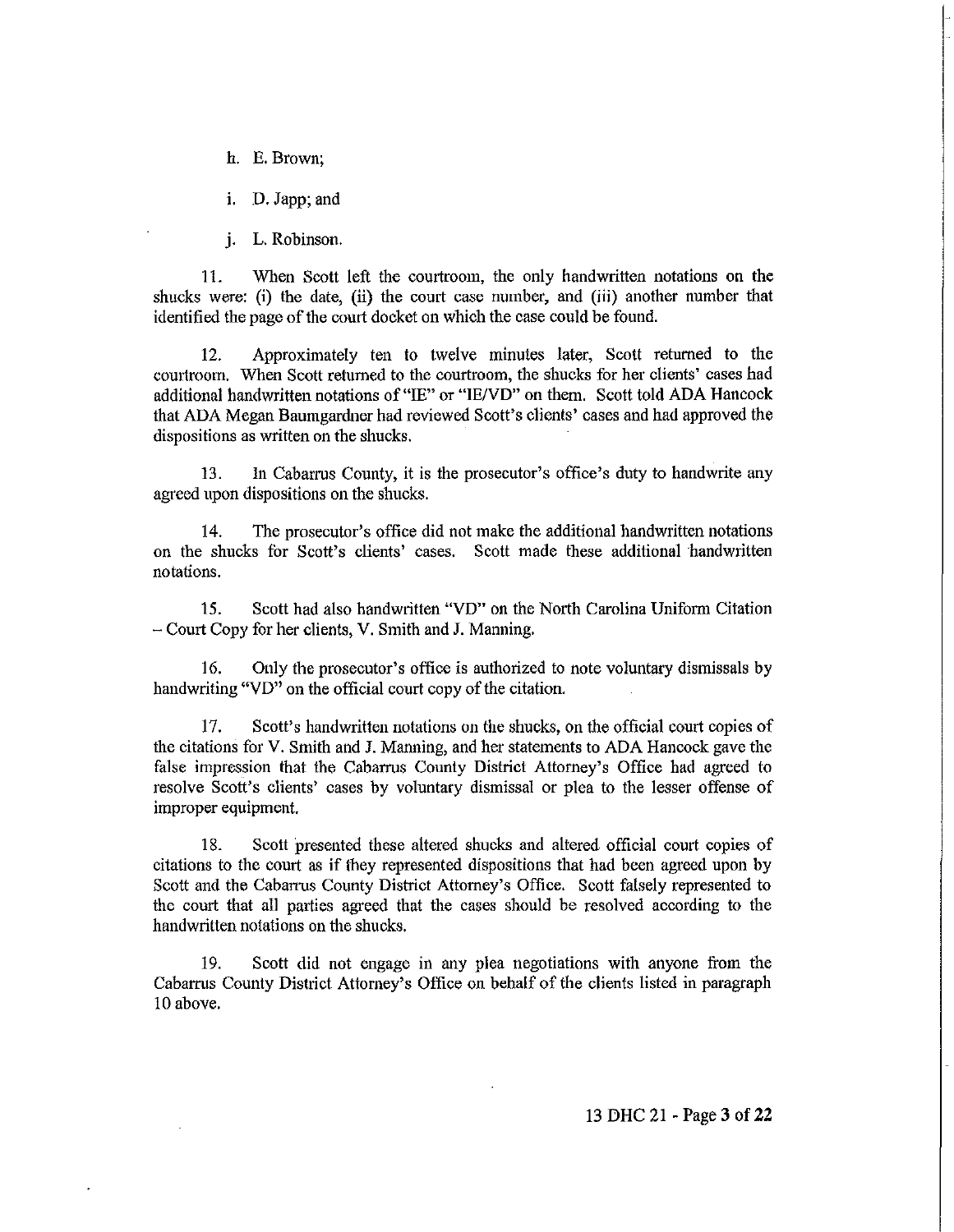20. The Cabarrus County District Attorney's Office did not agree that these cases should have been dismissed, or to accept pleas to the lesser offense of improper equipment.

21. On or about 16 July 2013, Scott pled guilty to and was convicted of one count of misdemeanor common law obstruction of justice.

# FlNDlNGS OF FACT MADE AT HEARlNG

Based upon the stipulations of the parties and the evidence presented at the hearing, the Hearing Panel hereby makes by clear, cogent and convincing evidence the following findings of fact:

22. ADA Baumgardner did not see Scott on 19 October 2012, nor did she speak with Scott.

23. Scott would have been unable to obtain volnntary dismissals for Manning and Smith had she actually attempted to negotiate these pleas with members of the District Attorney's Office for Prosecutorial District 19A.

24. When each case was called before the magistrate and the fraudulent plea was annonnced, Scott answered "responsible" on behalf of each client, thus further perpetuating the appearance that the fraudulent pleas were legitimate.

## Misappropriation of entrusted funds – Wachovia accounts

25. Scott maintained the Wachovia trust account for use primarily in her representation of clients in traffic court matters.

26. Scott also maintained an operating account at Wachovia Bank, account ending in no. 6662 (hereinafter "Wachovia operating account").

27. Scott deposited into the Wachovia operating account all legal fees and court costs paid by credit card for traffic court matters.

28. Scott made deposits into the Wachovia operating account of legal fees and court costs paid by credit card for the following clients on the dates and in the amonnts listed below:

a. D. Parker - \$316.00 on or about 7 January 2011;

b. N. Willis - \$296.00 on or about 6 January 2011;

c. R. Hunt - \$300.00 on or about 26 January 2011;

d. F. Rygiel - \$345.00 on or about 7 February 2011;

e. A. Soucek - \$445.00 on or about 3 February 2011;

#### 13 DHC 21 - Page 4 of **22**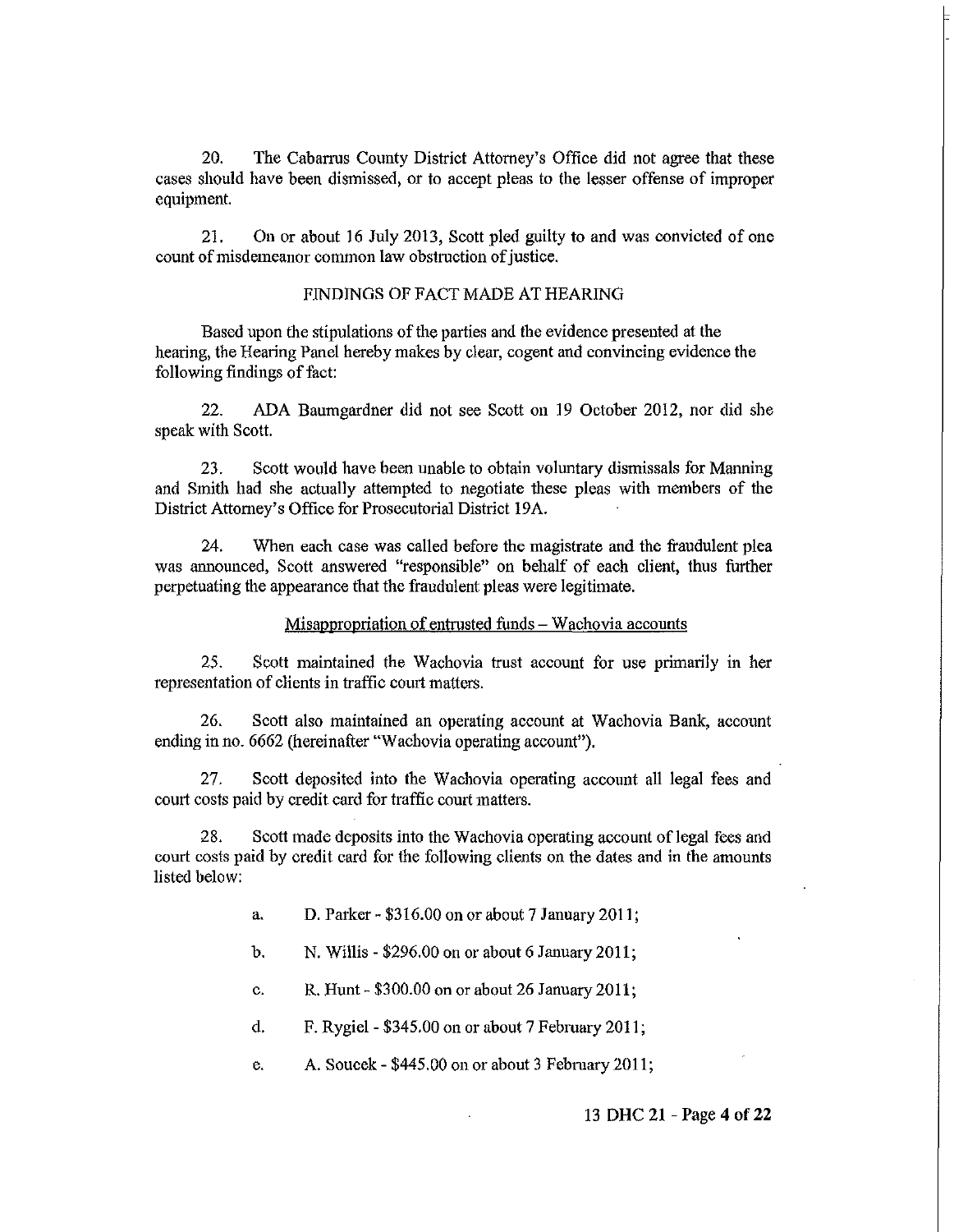- f. L. Policaspro \$250.00 on or about 12 July 2011;
- g. W. Murray \$312.00 on or about 25 August 2011; and,
- h. M. Habachi \$362.00 on or about 8 September 2011.

29. Scott disbursed payment for court costs for the above listed clients from the Wachovia trust account on the following dates:

- a. D. Parker  $-$  \$166.00 on or about 16 May 2011;
- b. N. Willis \$166.00 on or about 25 January 2011;
- c. R. Hunt \$166.00 on or about 28 February 2011;
- d. F. Rygiel- \$166.00 on or about 25 May 2011;
- e. A. Soucek \$261.00 on or about 17 May 2011;
- f. L. Policaspro \$166.00 on or about 16 August 2011;
- g. W. Murray \$195.00 on or about 9 September 2011; and
- h. M. Habachi \$195.00 on or about 26 September 2011.

30. Scott failed to deposit the funds paid by the clients listed in paragraph 28 above into the Wachovia trust account.

31. Instead, Scott made periodic transfers of funds in random amounts from the Wachovia operating account into the Wachovia trust account.

32. For each of the clients listed in paragraph 28 above, Scott used other clients' funds to pay their court costs and fines.

33. Seatt did not transfer any funds from the Wachovia operating account to the Wachovia trust account for L. Polieaspro between 12 July 2011 when Policaspro's funds were deposited into the Wachovia operating account and 16 August 2011 when she disbursed \$166.00 from the Wachovia trust account for L. Policaspro.

34. On 18 July 2011 the balance in the Wachovia operating account fell to \$97.38 after a \$34.34 payment to Harris Teeter and a \$71.82 payment to Wileo. Thus, the balance in the Wachovia operating account was below the amount Scott was required to maintain for Policaspro.

35. Scott used Policaspro's funds for purposes other than that for which the funds were entrusted to her, to include using the funds for her personal and/or business expenditures. Scott misappropriated Policaspro's funds.

13 **DHC** 21 - Page 5 of **22**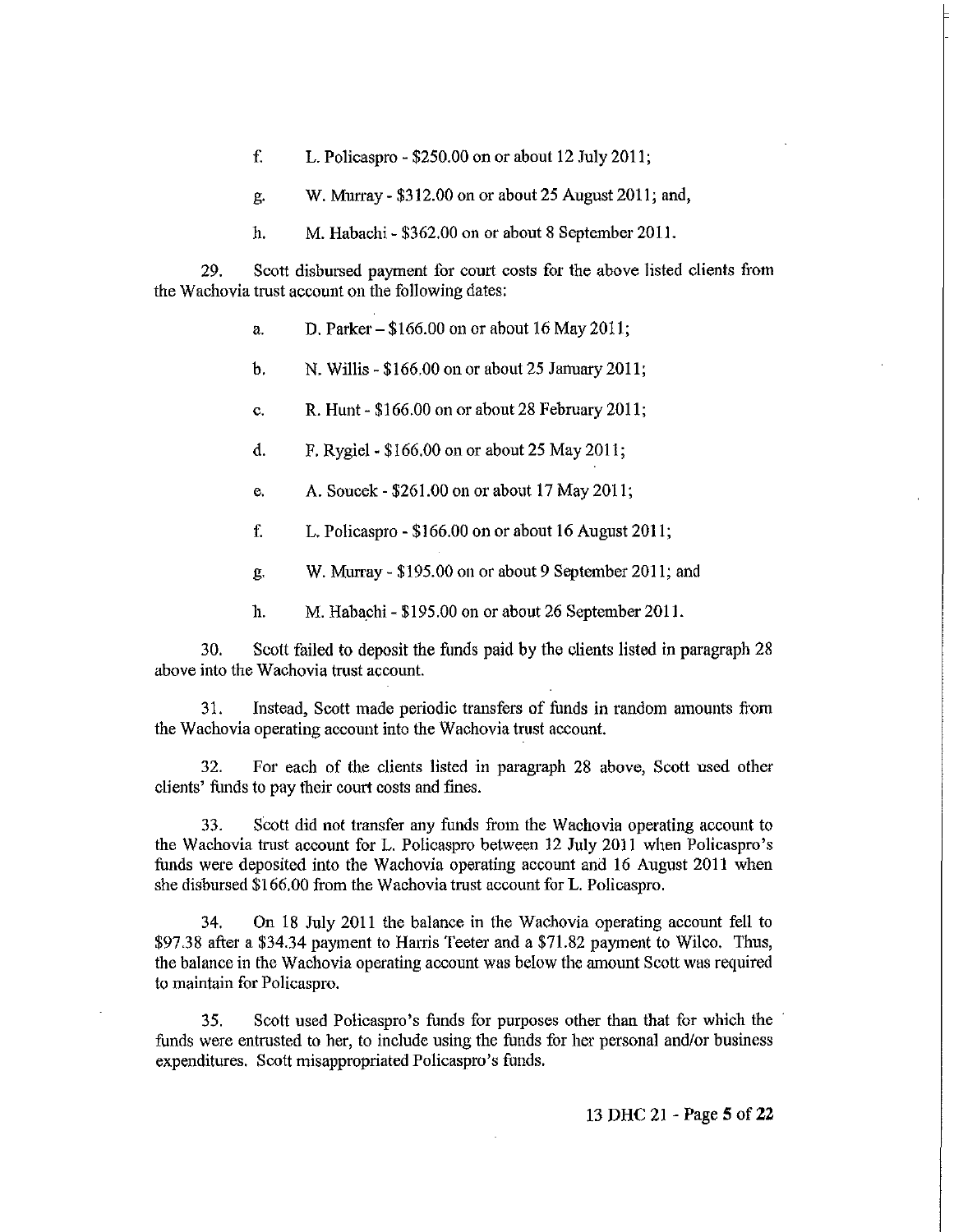36. Scott did not transfer any funds from the Wachovia operating account to the Wachovia trust account between 25 August 2011 when W. Murray's funds were deposited into the Wachovia operating account and 9 September 2011 when Scott disbursed \$195.00 for W. Murray from the Wachovia trust account.

37. On 6 September 2011, the balance in the Wachovia operating account fell to \$67.41 after a \$260.00 payment to the Ritz Carlton. Thus, the balance in the Wachovia operating account was below the amount Scott was required to maintain for Murray.

38. On 6 September 2011, the beginning balance in Scott's Wachovia trust account was \$372.00, and the balance in her Fifth Third operating account was negative \$3,482.08 (-\$3,482.08).

39. The balance in Scott's Fifth Third trust account on 6 September 2011 was \$77,858.60, \$7,541.68 below the amount Scott was required to maintain in the Fifth Third trust account for her clients.

40. Scott used Murray's funds for purposes other than that for which the funds were entrusted to her, to include using the funds for her personal and/or business expenditures. Scott misappropriated Murray's funds.

41. Scott did not transfer any funds from the Wachovia operating account to the Wachovia trust account between 8 September 2011 when M. Habachi's funds were deposited into the Wachovia operating account and 26 September 2011 when Scott disbursed \$195.00 for M. Habachi from the Wachovia trust account.

42. On 8 September 2011, the balance in the Wachovia operating account fell to \$114.41 after Scott deposited Wachovia operating account check no. 1224 for \$1,500.00 into her Fifth Third operating account. Thus, the balance in the Wachovia operating account was below the amount Scott was required to maintain for Habachi.

43. Scott used Habachi's funds for purposes other than that for which the funds were entrusted to her, to include using the funds for her personal and/or business expenditures. Scott misappropriated Habachi's funds.

44. C. Washington delivered to Scott \$293.00 in cash to pay for court costs, fines and Scott's legal fees in a traffic court matter.

45. Scott deposited \$168.00 of Washington's cash payment into the Wachovia trust account on or about 22 February 2011.

46. Scott paid court costs and fines for Washington on or about 6 April 2011.

47. On several occasions after Scott deposited Washington's funds into the Wachovia trust account, and before Scott paid Washington's court costs and fines, the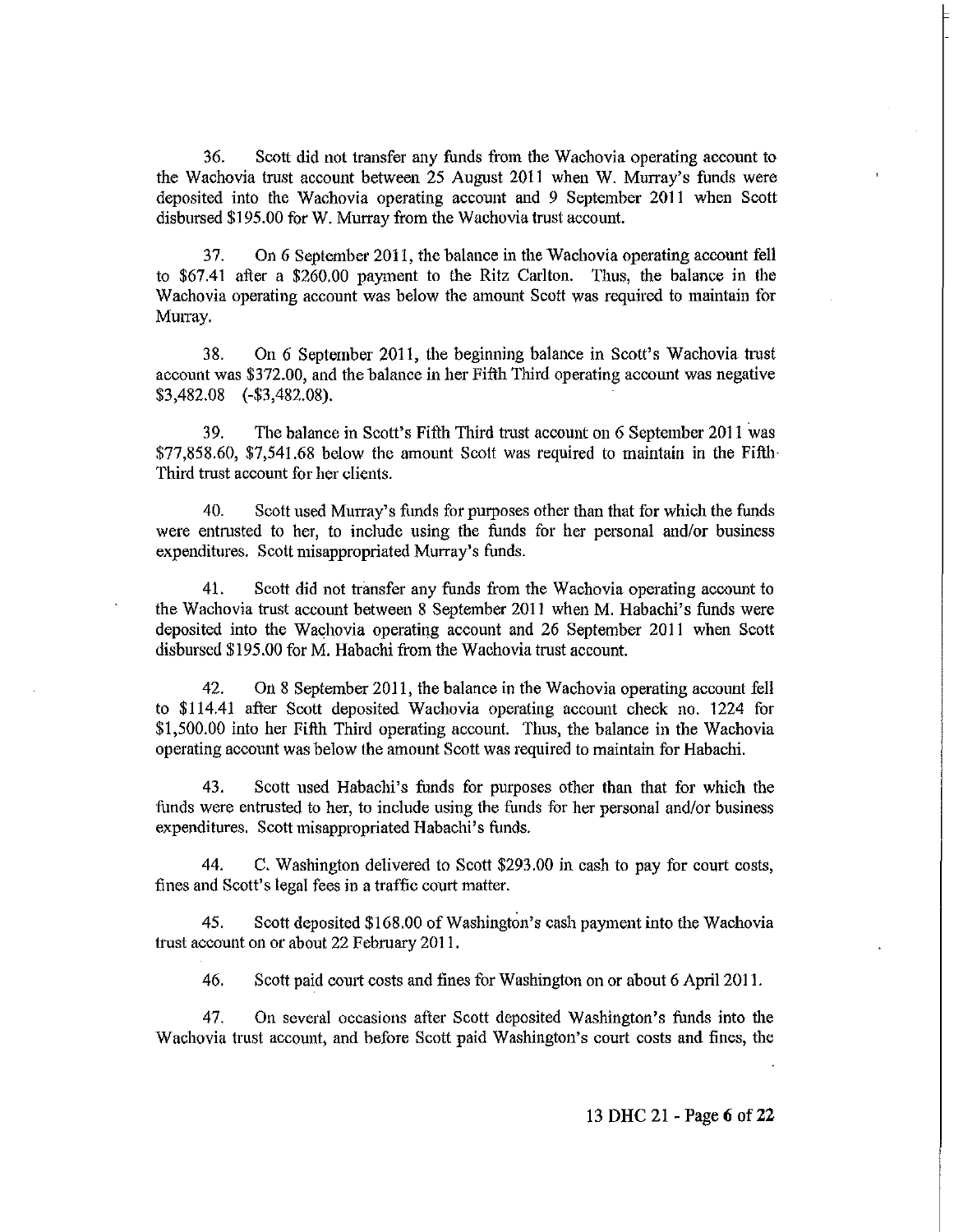balance in the Wachovia trust account fell below the amount Scott was required to hold in trust for Washington.

48. Scott used Washington's entrusted funds for purposes other than that for which the funds were entrusted to her.

49. On or about 9 May 2011, J. Deidrich paid Scott \$291.00 for court costs, fines and Scott's attorney fee in a traffic court matter.

50. Scott deposited Diedrich's payment into her Wachovia Bank trust account.

51. Scott paid court costs and fines for Diedrich on or about 23 June 2011.

52. On several occasions after Scott deposited Diedrich's funds in the Wachovia Bank trust account and before she paid his court costs and fines, the balance in Scott's trust account fell below the amount Scott was required to hold in trust for Diedrich.

53. Scott used Diedrich's entrusted funds for purposes other than that for which the funds were entrusted to her.

### Misappropriation of entrusted funds - Fifth Third accounts

54. Scott maintained the Fifth Third trust account primarily for handling clients' settlement proceeds from personal injury matters.

55. Scott also maintained an operating account at Fifth Third Bank account ending in no. 5243 (referred to herein as "Fifth Third operating account").

56. Scott maintained the Fifth Third operating account primarily for paying her law firm operating expenses, though Scott also paid for many personal expenses from this account.

57. Scott was behind in her monthly payments to several vendors for her law firm to include:

a. Vision Office Systems in February and March 2011

b. Pitney Bowes in March 2011

c. Martindale Hubbell in March 2011

d. LexisNexis in June 2011

58. On 20 July 2011, Scott's Fifth Third operating account was garnished pursuant to a federal tax levy imposed due to her failure to pay taxes Scott withheld from her employee's pay.

13 DHC 21 - Page 7 of 22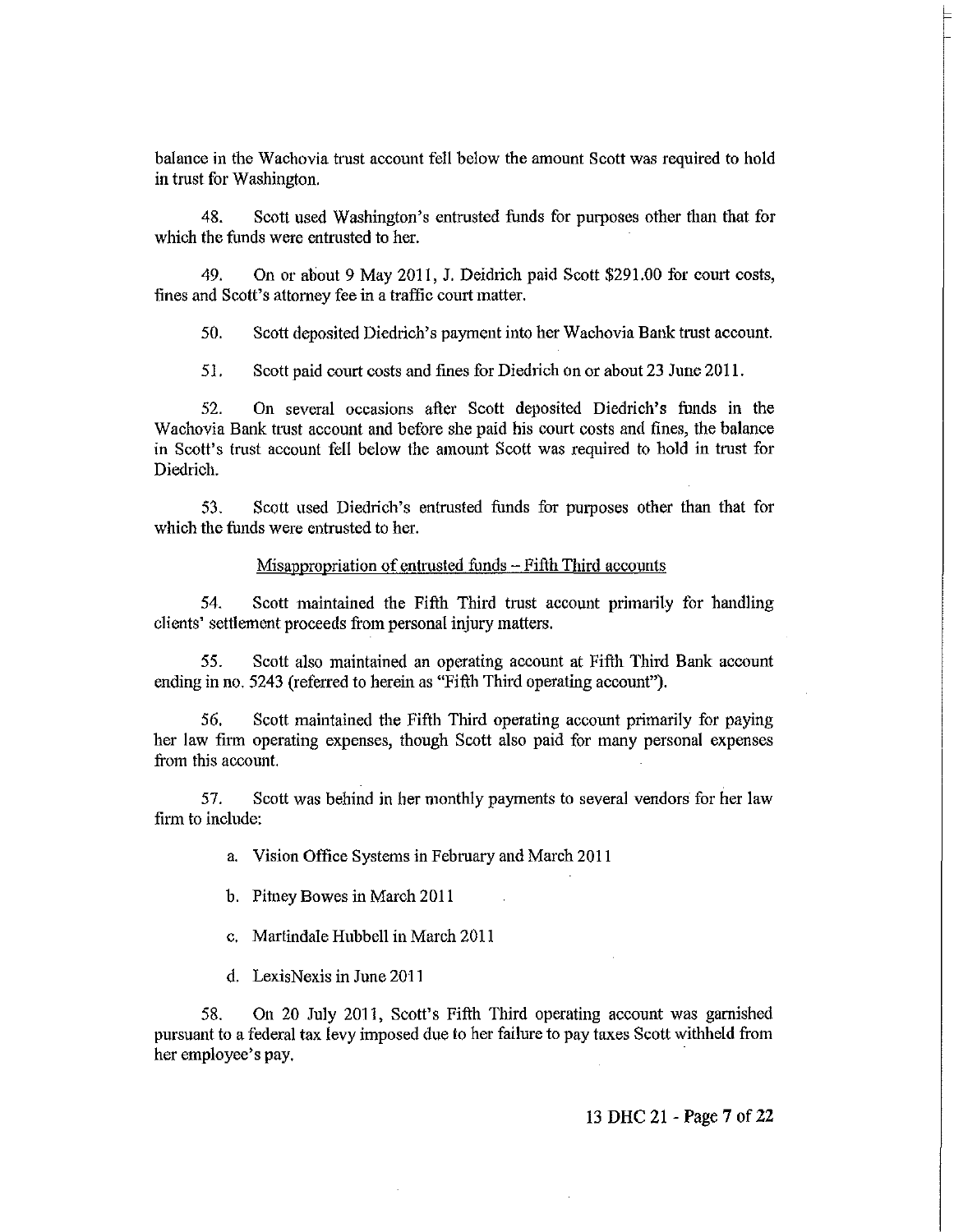59. Scott represented D. Anderson in a personal injury matter.

60. D. Anderson was awarded \$6,125.00 in settlement of his personal injury claims.

61. Anderson's settlement proceeds were paid by two checks: (i) a \$1,000.00 check from Nationwide Insurance dated 4 November 2011, and (ii) a \$5,125.00 check from Allstate dated 2 December 201 1.

62. Scott deposited these funds into the Fifth Third trust account on or about 8 December 2011.

63. Scott made the following disbursements from the Fifth Third trust account on the Anderson client account:

- a. Transfer to Scott's Fifth Third operating account \$2,000.00 on or about 30 November 2011;
- b. Better Wellness Chiropractor \$1,475.00 on or about 8 December 2011;
- c. D. Anderson \$1,215.44 on or about 12 December 2011;
- d. Charlotte Radiology \$98.00 on or about 15 December 2011;
- e. CMC Northeast \$1,365.12 on or about 23 December 2011; and
- t: Cabarrus Emergency Medicine \$253.00 on or about 5 January 2011.

64. Scott's legal fee, including reimbursement for cost advances, for the D. Anderson representation was \$1,718.44. She was not entitled to a payment of \$2,000.00.

65. When Scott purported to transfer \$2,000.00 to herself on the D. Anderson account on or about 30 November 2011, Anderson did not have any funds in the Fifth Third trust account. One of the checks for Anderson's settlement proceeds was not issued until after November 30th.

66. The \$2,000.00 Scott transferred to her operating account on or about 30 November 2011 were her other client's entrusted funds. Scott used these funds for her personal benefit and not for the purposes for which the funds were entrusted to her.

67. The balance in Scott's Fifth Third operating account on 29 November 2011, just before Scott's \$2,000.00 transfer, was negative \$2,096.21 (-\$2,096.21). Scott transferred these funds to help cure the deficit in her Fifth Third operating account.

68. Anderson did not have any funds remaining in the Fifth Third trust account on 5 January 2011 when Scott disbursed funds to Cabarrus Emergency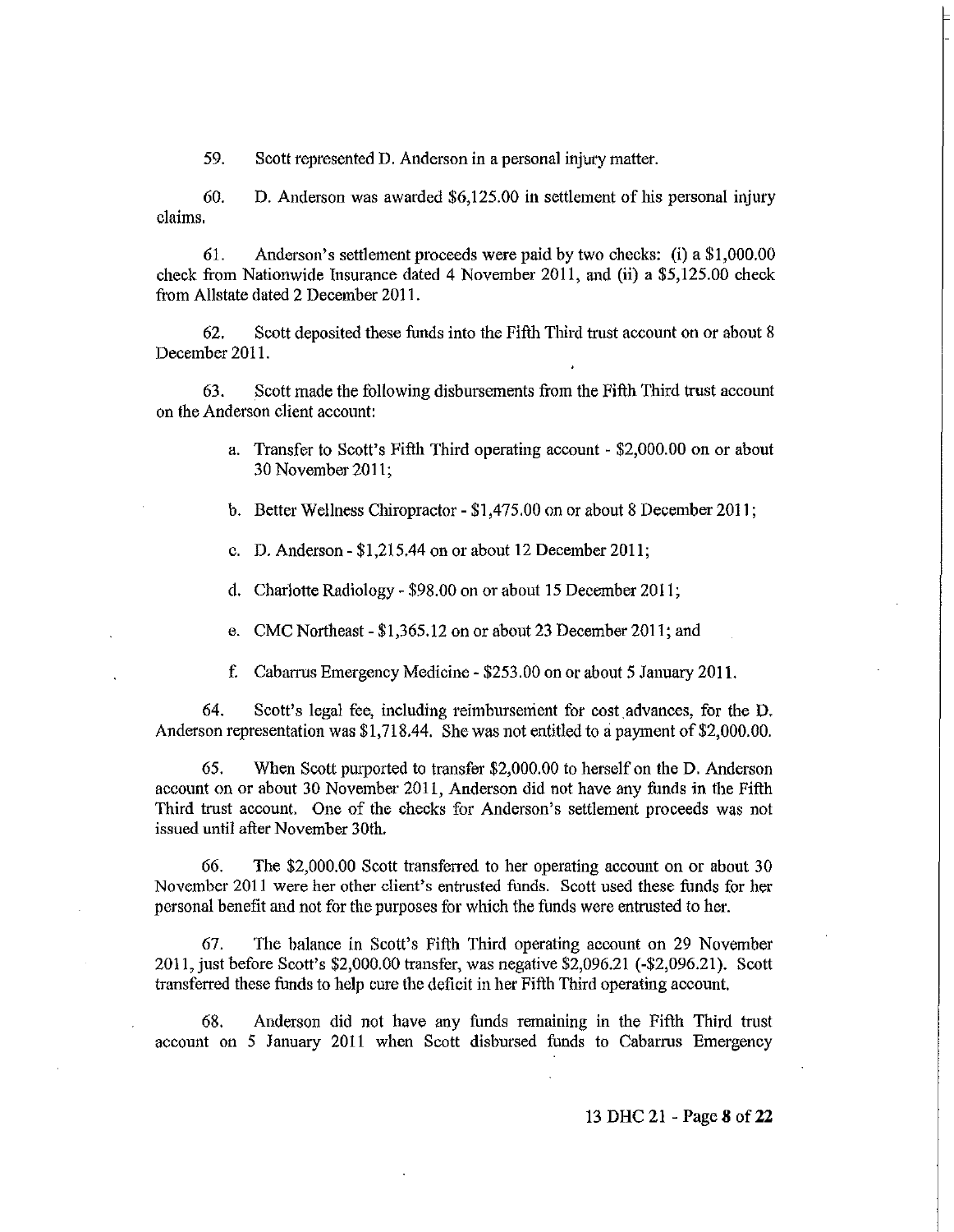Medicine on Anderson's behalf. Scott used other clients' entrusted funds to make this disbursement.

69. Scott misappropriated \$2,000.00 in entrusted client funds.

70. Scott represented S. Edmonds in a personal injury matter.

71. Edmonds' settlement proceeds were paid by an \$8,300.00 check from Risk Management Services, Inc. dated 15 December 2011.

72. On or about 13 December 2011 Scott transferred \$2,500.00 from the Fifth Third trust account to her Fifth Third operating account on the Edmonds client account. Scott made this transfer before the settlement check for Edmonds had been issued by Risk Management Services, Inc.

73. Edmonds did not have any funds in the Fifth Third trust account when Scott transferred \$2,500.00 on the Edmonds account. Scott did not deposit Edmonds' settlement proceeds into the Fifth Third trust account until on or about 23 December 2011.

74. The balance in Scott's Fifth Third operating account on 13 December 201 I, the date Scott made the \$2,500.00 transfer, was negative \$1,685.75 (-\$1,685.75). Scott transferred these funds to help cure the deficit in her Fifth Third operating account.

75. Scott misappropriated \$2,500.00 in entrusted client funds.

76. Scott deposited into the Fifth Third trust account settlement proceeds in the amount of \$11,000 for N. Foster on or about 20 July 2011.

77. Scott made the following disbursements from the Fifth Third trust account on Foster's behalf:

a. N. Foster - \$6,000.00 on or about 20 July 201 1;

b. Scott Law Firm  $-$  \$3,500.00 on or about 20 July 2011; and

c. CorVet Corp - \$1,300.00 on or about 20 December 2011.

78. Between 20 July 2011 and 20 December 2011 Scott was required to maintain \$1,500.00 in the Fifth Third trust account for Foster.

79. Scott failed to maintain Foster's funds iu trust. On the following dates the balance in the Fifth Third trust account fell below \$1,500.00:

a. On or about 27 October  $2011$  – negative balance of \$833.05;

b. On or about 31 October  $2011$  – negative balance of \$882.30; and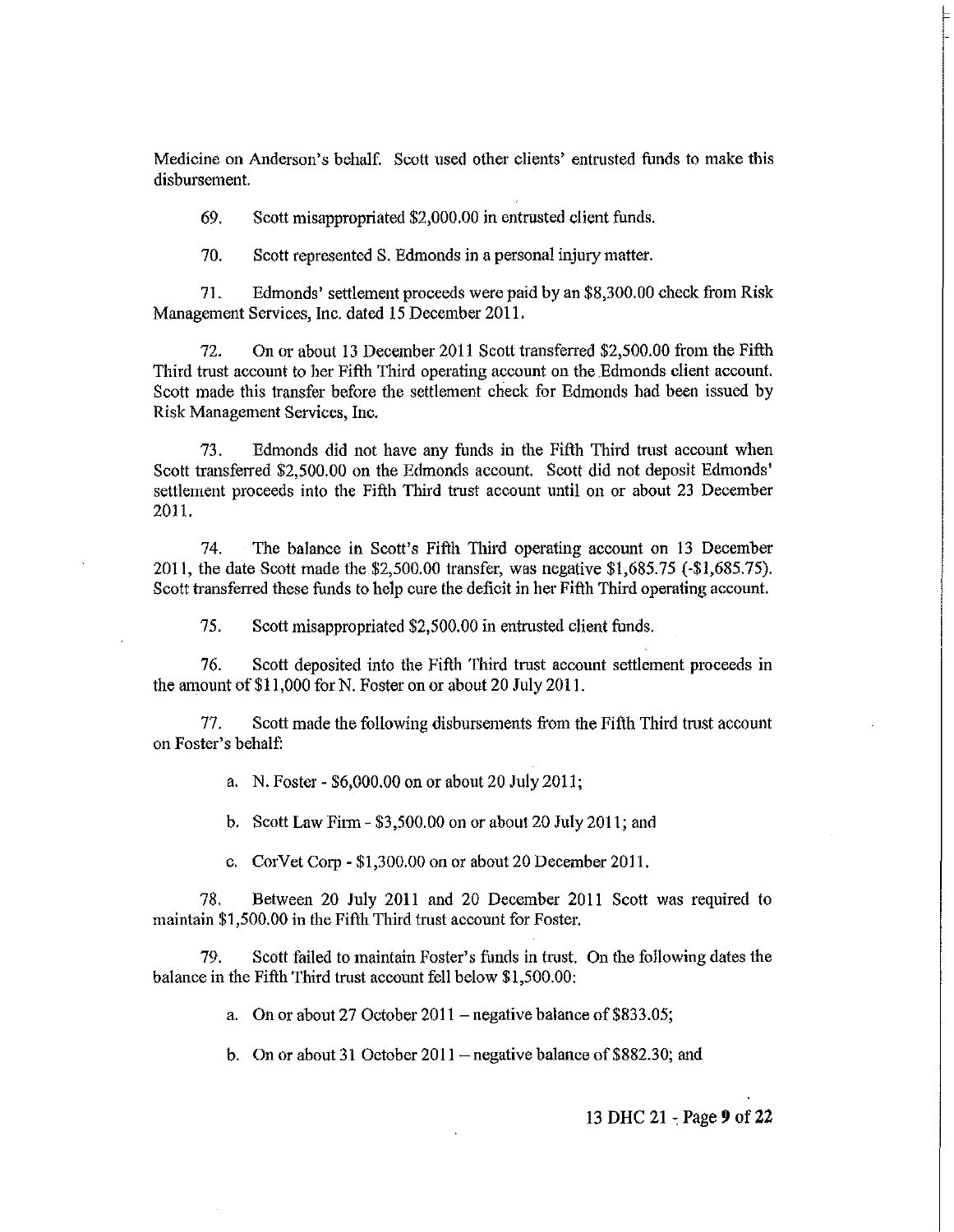c. On or about 1 November  $2011$  – negative balance of \$948.30.

80. Scott used Foster's entrusted funds for purposes other than that for which Foster entrusted the funds to Scott.

81. Scott deposited into her Fifth Third trust account settlement proceeds for D. Burgess in the amount of \$11,581.30 on or about 29 September 2011.

82. Scott made the following disbursements from the Fifth Third trust account on Burgess's behalf:

a. D. Burgess - \$3,090.87 on or about 29 September 2011;

b. Scott Law Firm - \$3,360.43 on or about 30 September 2011; and

c. Better Wellness Chiropractor - \$1,130.00 on or about 4 October 2011.

83. Scott was also required to disburse \$4,000.00 to CMC Northeast on Burgess's behalf. Although CMC Northeast presented a \$4,000.00 check drawn on tbe Fifth Third trust account to the bank, it was returned for non-sufficient funds.

84. As of 31 July 2012, Scott had not disbursed Burgess's \$4,000.00 to CMC Northeast and Burgess's account at CMC Northeast remained unpaid.

85. After making the disbursements for Burgess listed in paragraph 82 above and failing to make payment to CMC Northeast, Scott was required to maintain \$4,000.00 in the Fifth Third trust account for Burgess.

86. Scott failed to maintain Burgess's funds in trust. The balance in the Fifth Third trust account was below \$4,000.00 from 14 October 2011 through 1 November 2011.

87. Although the balance in the Fifth Third trust account exceeded \$4,000.00 after 1 November 2011, the increase in the account balance was due to Scott's deposit of another client's entrusted funds.

88. Scott used Burgess's entrusted funds for purposes other than that for which Burgess entrusted the funds to Scott.

89. Scott failed to pay Burgess's CMC Northeast medical lien until 10 September 2012 after Burgess's funds had already been used for other purposes.

90. \_ Scott deposited into the Fifth Third tmst account settlement proceeds in the amount of \$7,236.90 for M. Webb on or about 15 July 2011.

91. Scott made the following disbursements from the Fifth Third trust account on Webb's behalf:

13 DHC 21 - Page **10 of 22**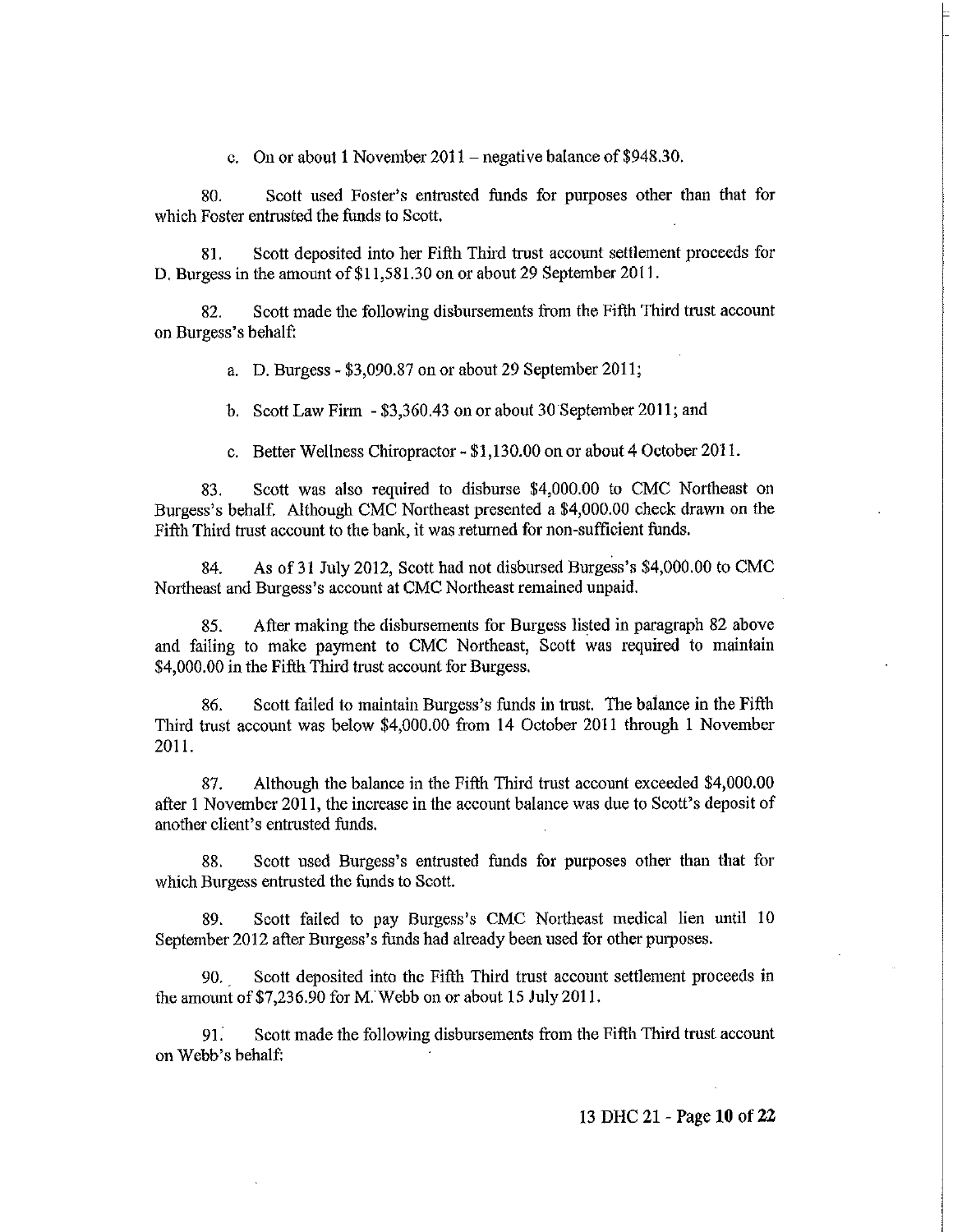a. Better Wellness Chiropractor - \$1,215.00 on or about 15 July 2011;

b. M. Webb - \$2,595.54 on or about 15 July 2011; and

c. Scott Law Firm - \$2,345.63 on or about 18 July 2011.

92. Scott was required to maintain \$1,080.73 in the Fifth Third trust account for Webb.

93. Scott failed to maintain Webb's funds in trust. On 27 October 2011, the Fifth Third trust account had a negative \$833.05 (-\$833.05) balance.

94. Scott used Webb's entrusted funds for purposes other than that for which Webb entrusted the funds to Scott.

95. Scott deposited into the Fifth Third trust account settlement proceeds in the amount of \$5,500.00 for J. Sanchez on or about 10 November 2011.

96. Scott made the following disbursements from the Fifth Third trust account on Sanchez's behalf:

a. Scott Law Firm - \$1,300.00 on or about 10 November 2011;

b. J. Sanchez - \$1,772.00 on Of about 10 November 2011; and

c. Kannapolis Spine Wellness - \$2,428.00 on or about 23 December 2011.

97. Between 10 November 2011 and 23 December 2011, Scott was required to maintain \$2,428.00 in the Fifth Third trust account for Sanchez.

98. Scott failed to maintain Sanchez's funds in trust. On the following dates the balance in the Fifth Third trust account fell below \$2,428.00:

a. On or about 21 November 2011 - \$1,456.56; and

b. On or about 20 December 2011 - \$2,251.26.

99. Scott used Sanchez's entrusted funds for purposes other than that for which Sanchez entrusted the funds to Scott.

100. Scott deposited into the Fifth Third trust account settlement proceeds in the amount of\$8,000.00 for C. Porter on or about 21 January 2011.

101. Scott made the following disbursements from the Fifth Third trust account on Porter's behalf: .

a. Scott Law Firm - \$2,676.66 on or about 21 January 2011;

13 DHC 21- Page 11 of 22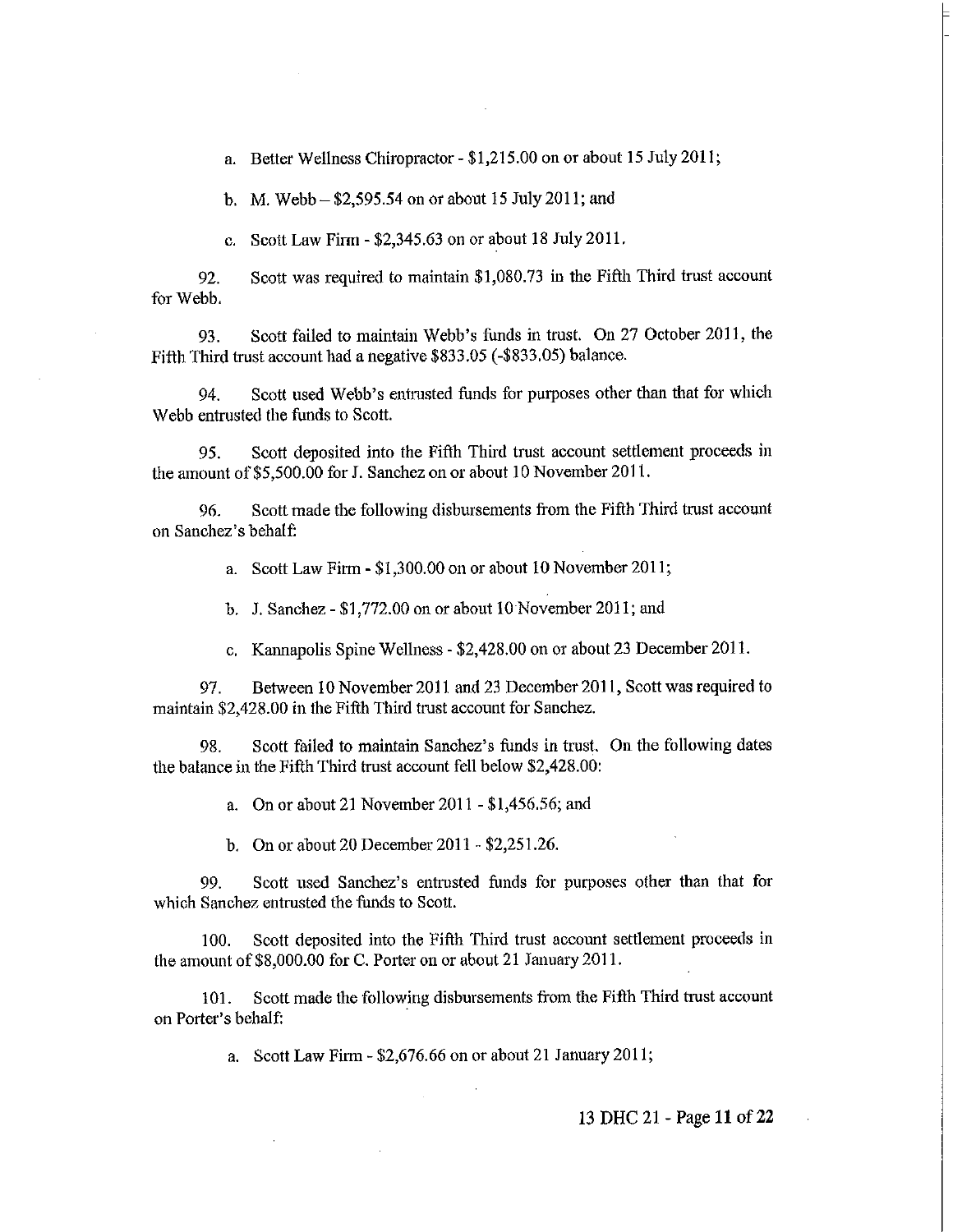b. C. Porter - \$3,524.67 on or about 24 January 2011; and

c. Cook Chiropractor - \$1,430.00 on or about I February 2011.

102. Scott was required to maintain \$368.67 in the Fifth Third trust account for Porter.

103. Scott failed to maintain Porter's funds in trust. On 27 October 2011, the Fifth Third trust account had a negative \$833.05 (-\$833.05) balance.

104. Scott used Porter's entrusted funds for purposes other than that for which Porter entrusted the funds to Scott.

105. Scott deposited into the Fifth Third trust account real property sales proceeds in the amount of\$17,500.00 on behalf of the G. Coleman Estate on or about 26 August 2011.

106. Scott made the following disbursements on behalf of the Coleman Estate:

- a. Transfer to Scott's Fifth Third operating account \$6,000.00 on or about 26 August 2011;
- b. Transfer to Scott's Fifth Third operating account \$213.31 on or about 31 August 2011;
- c. Cash withdrawal- \$95.81 on or about 1 September 2011;
- d. D. Cannon \$4,000.00 on or about 9 September 2011; and
- e. M. Lipscomb \$6,000.00 on or about 9 September 2011.

107. Scott was required to maintain \$1,190.88 in the Fifth Third trust account for the Coleman Estate.

108. Scott failed to maintain the Coleman Estate's funds in trust. On 27 October 2011, the Fifth Third trust account had a negative \$833.05 (-\$833.05) balance.

109. Scott used the Coleman Estate's entrusted funds for purposes other than that for which these funds were entrusted to Scott.

110. Scott deposited into the Fifth Third trust account settlement proceeds in the amount of \$50,000 for D. Kennedy on or about 2 September 2011.

111. Scott made the following disbursements from the Fifth Third trust account on Kennedy's behalf:

> a. Transfer to Scott's Fifth Third operating account - \$16,666.66 on or about 7 September 2011;

> > 13 DHC 21 - Page **12 of 22**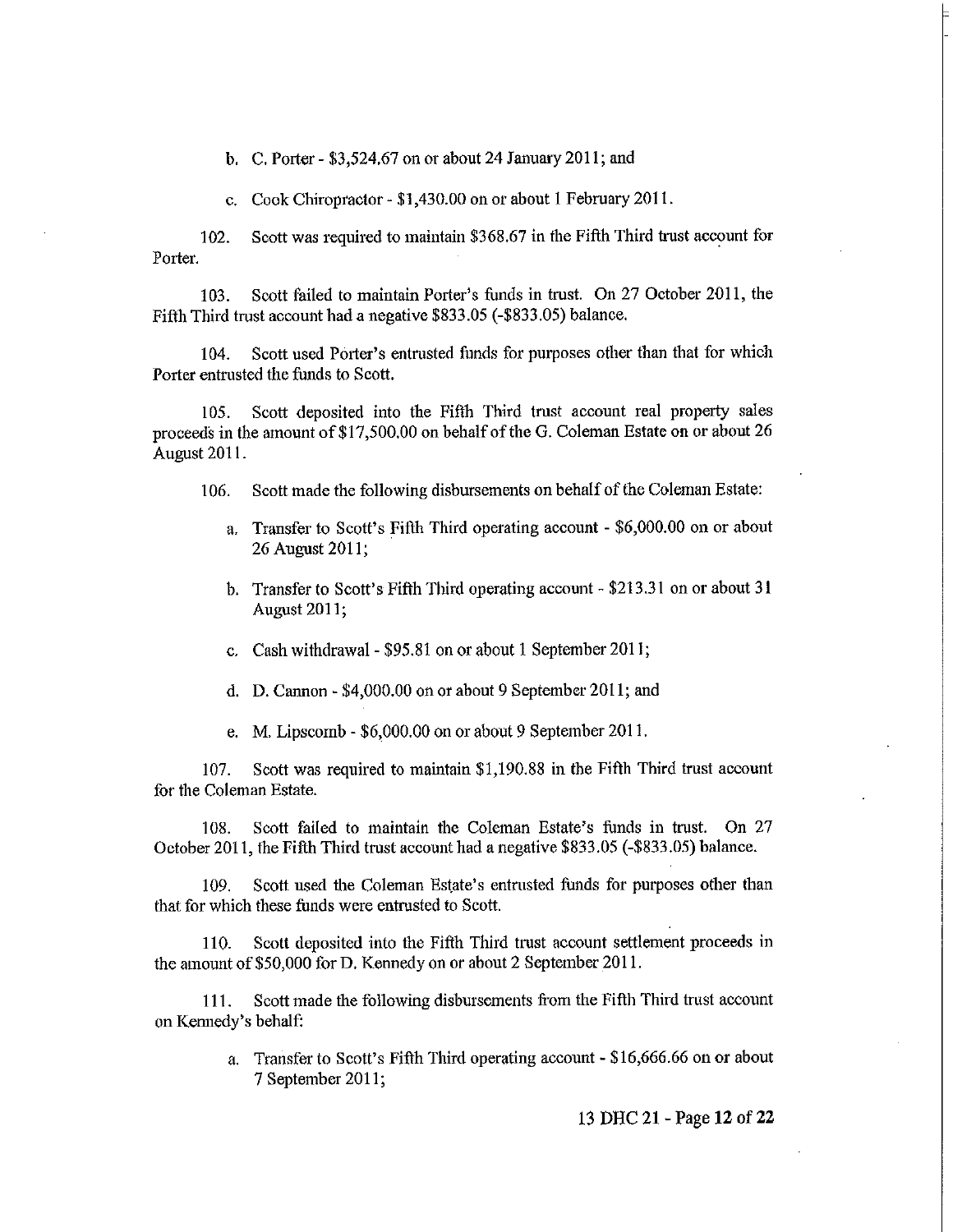h. D. Kennedy - \$8,000.00 on or about 29 September 2011;

c. MDS Med Payment - \$14,500.00 on or about 11 October 2011; and

d. Recovery Services - \$12,500.00 on or about 12 October 2011.

112. Scott disbursed from the Fifth Third trust account on Kennedy's behalf \$1,666.66 more than she received in trust for Kennedy.

113. Scott used other client's entrusted client funds to make this \$1,666.66 excess disbursement.

114. Scott disbursed funds to herself from the Kennedy settlement three weeks . hefore making any other disbursements in the Kennedy matter.

115. The balance in Scott's Fifth Third operating account on 7 September 2011 just before Scott transferred funds on the Kennedy client account was negative \$1,902.08 (-\$1,902.08).

116. On or about 6 April 2011, Scott disbursed from the Fifth Third trust account \$750.00 to J. Wagner as a refund of attorney's fees Wagner paid to Scott.

117. Wagner did not have any funds in trust; Scott did not deposit any funds into the Fifth Third trust account on Wagner's behalf.

118. Scott used other client's entrusted funds to pay Wagner's refund. Scott misappropriated these funds.

119. On or about 19 May 2011, Scott disbursed from the Fifth Third trust account \$787.50 to pay a mediation fee on behalf of M. Matthews.

120. The only deposit made into the Fifth Third trust account for Matthews was a \$262.50 deposit made on or about 12 June 2011.

121. Scott used other clients' entrusted funds to pay Matthews's mediation fee.

122. On or about I September 2011, Scott made a cash withdrawal from the Fifth Third trust account in the amount of \$2,500.00.

123. J. Jones retaiued Scott in 2010 to represent him in criminal matters that were instituted after Jones was charged with embezzling \$20,461.00. Scott's representation of Jones included representing Jones in his effort to retain his ministerial license.

124. Scott charged Jones a flat \$4,000.00 fee for her representation of him in his effort to retain his ministerial license.

13 DHC 21 - Page **13 of 22**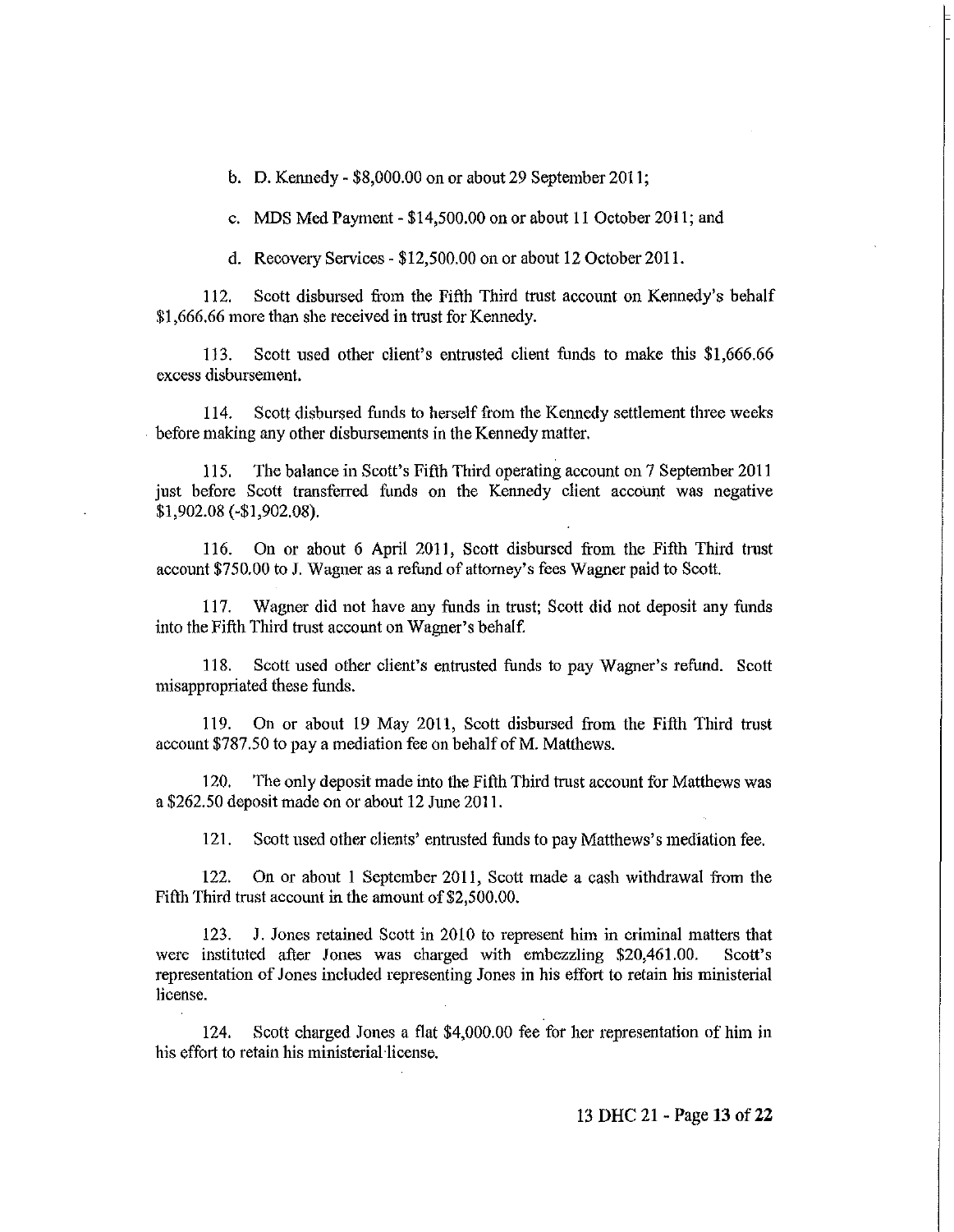125. Scott charged Jones a \$15,000.00 fee for her representation of Jones in defense of the criminal embezzlement charges against him.

126. On 16 March 2010, A. Anthony, Scott's office manager, collected \$9,461.00 from Jones to be held in trust for payment of restitution on Jones' behalf.

127. Scott deposited these funds into her Fifth Third trust account.

128. On 27 April 2010, Anthony collected an additional \$6,000.00 from Jones to be held in trust for payment of restitution on Jones' behalf.

129. Scott deposited Jones's \$6,000,00 payment into her Fifth Third trust account.

130. Scott made the following disbursements from the Fifth Third trust account on the Jones client account:

- a. Transfer to Scott's Fifth Third operating account \$1,000.00 on or about 16 June 2010;
- b. Transfer to Scott's Fifth Third operating account \$7,000.00 on or about 7 September 2010;
- c. Transfer to Scott's Fifth Third operating account \$13,365.00 on or about 11 October 2011; and
- d. Clerk of Court \$1,000.00 on or about 18 November 2011.

131. As of 3 November 2010, Scott was required to maintain \$15,461.00 in trust for Jones. However, Scott only held \$7,461.00 on this date.

132. Scott failed to maintain Jones's funds in trust and instead disbursed these funds to herself.

133. As of 11 October 2011, Scott had collected \$24,365.00 from Jones in payment of a \$19,000.00 legal fee.

134. Scott misappropriated Jones's entrusted funds.

135. Scott failed to maintain trust account ledgers for her personal injury clients.

#### CONCLUSIONS OF LAW

# CONCLUSIONS OF LAW ESTABLISHED BY SUMMARY JUDGMENT ORDER

The following undisputed conclusions of law are established by the 21 February 2014 Order Granting Partial Summary Judgment:

13 DHC 21 - Page **14 of 22**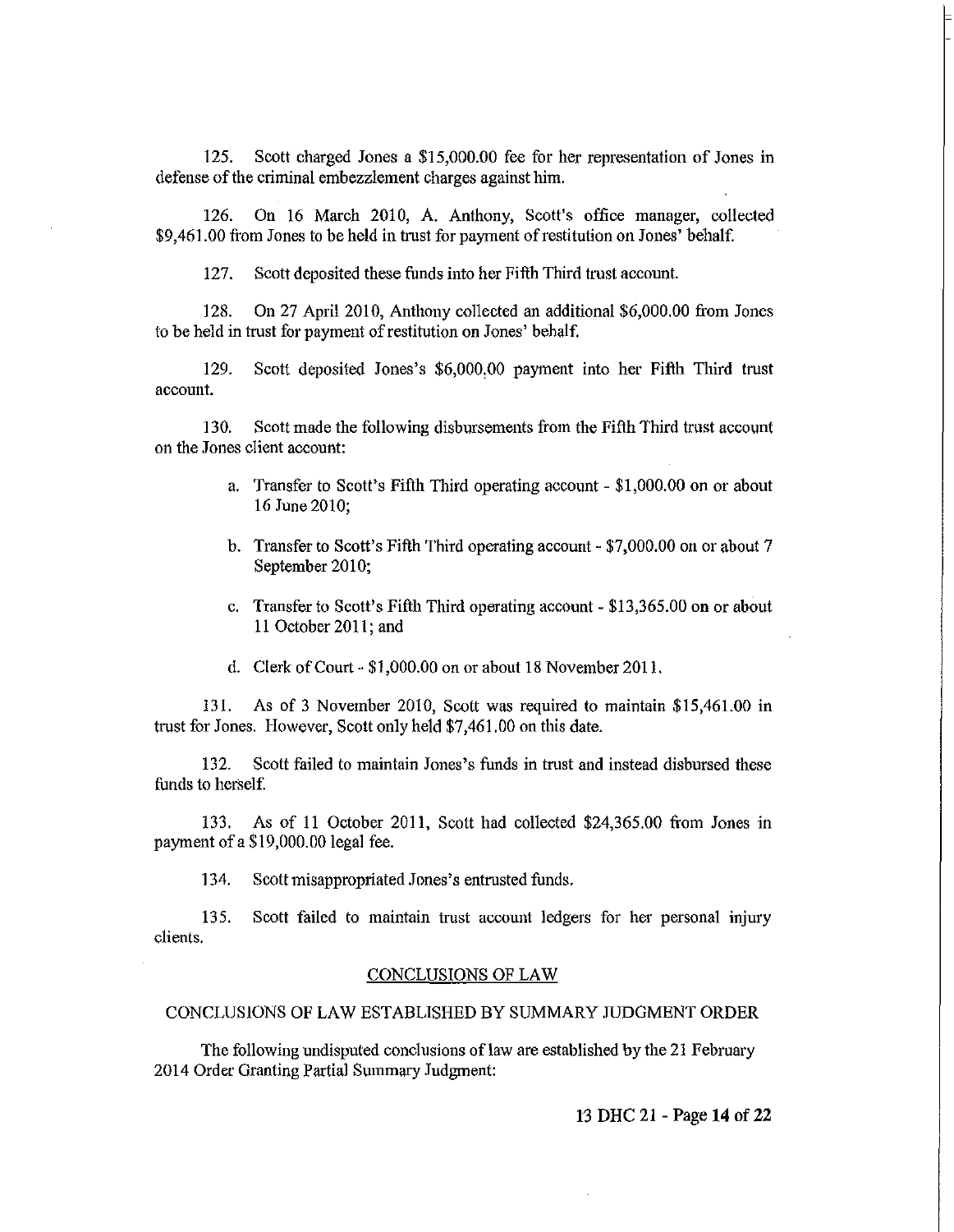I. The Hearing Panel has jurisdiction over Defendant and over the subject matter of this proceeding.

2. Defendant's conduct, as set out above, constitutes grounds for discipline pursuant to N.C. Gen. Stat. § 84-28(b)(2) as follows:

- a. By failing to maintain client ledgers, Scott failed to maintain minimum records for accounts at banks in violation of Rule.I.15-3(b); and
- b. By failing to reconcile her Wachovia trust account and Fifth Third trust account, Scott failed to perform monthly and quarterly reconciliations of her general trust accounts in violation of Rule 1.15- 3(d).

3. Defendant's foregoing actions constitute grounds for discipline pursuant to N.C. Gen. Stat. § 84-28(b)(I) in that she pled guilty to and was convicted of one count of misdemeanor common law obstruction of justice, a criminal offense showing professional unfitness.

# CONCLUSIONS OF LAW MADE AT HEARING

Based upon the record, the Foregoing Findings of Fact (Facts Established by Summary Judgment and Findings of Fact Made at Hearing), the Hearing Panel makes the following conclusions of law:

4. Defendant's conduct, as set out above, constitutes grounds for discipline pursuant to N.C. Gen. Stat. § 84-28(b)(2) as follows:

- a. By depositing her clients' funds entrusted to her for payment of court costs and fines into her Wachovia operating account, Scott failed to deposit entrusted property into a general trust account in violation of  $Rule 1.15-2(b);$
- b. By using her clients' entrusted funds to pay court costs and fines of other clients, .Scott used entrusted property for the benefit of one other than the legal or beneficial owner in violation Rule  $1.15-2(i)$ ;
- c. By using her clients' entrusted funds for her personal and/or business expenditures, Scott used entrusted property for her personal benefit in . violation of Rule *1.15-20),* committed a criminal act (embezzlement) that reflects adversely on her honesty, trustworthiness and fitness as a lawyer in violation of Rule 8.4(b), and engaged in conduct involving dishonesty, fraud, deceit or misrepresentation in violation of Rule  $8.4(c);$
- d. By disbursing funds from the Fifth Third trust account to herself on behalf of D. Anderson and S. Edmonds, clients who did not have any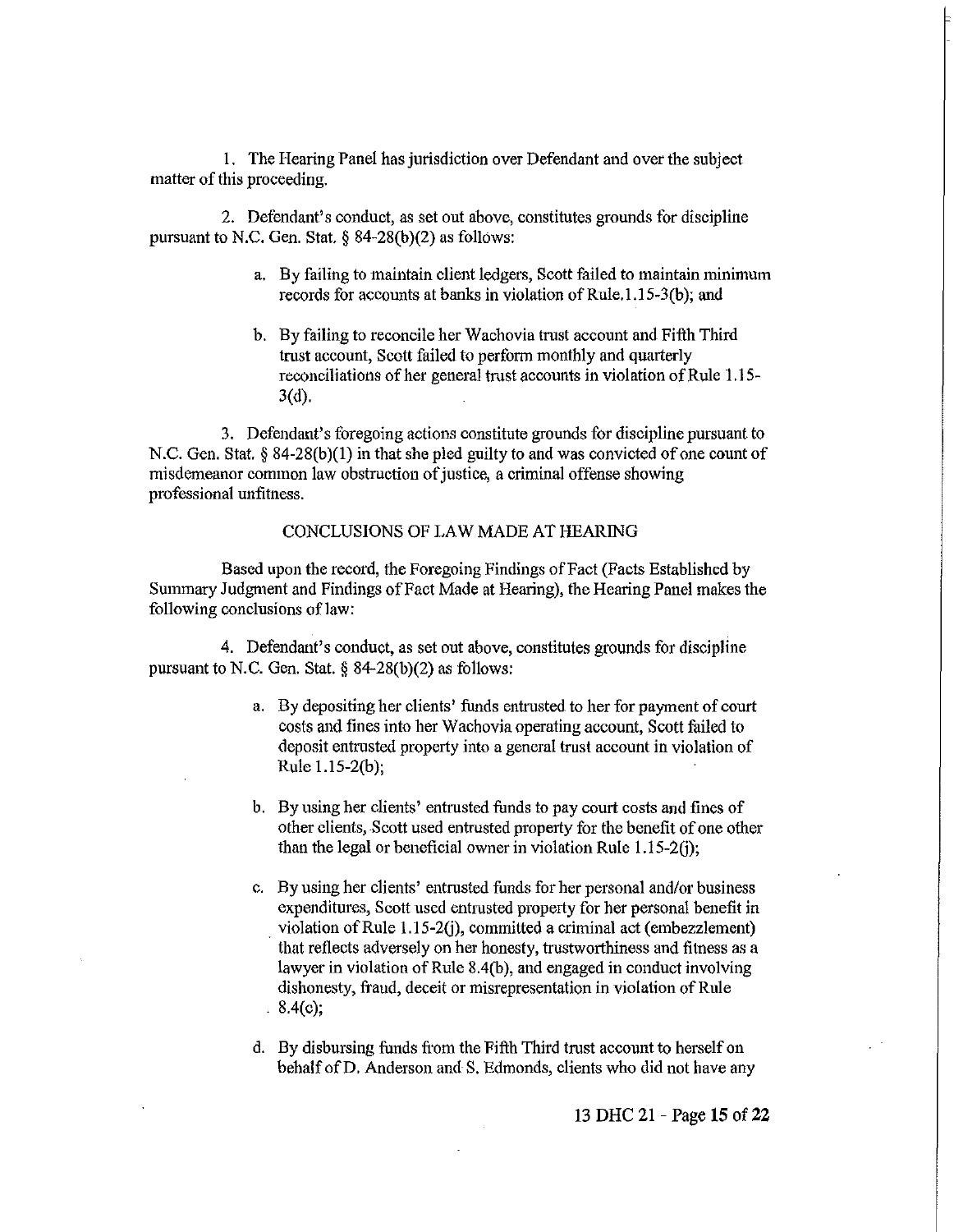funds in the Fifth Third trust account at the time of the disbursements, Scott used entrusted property for the personal benefit of one other than the legal or beneficial owner without authorization to do so in violation of Rule 1.15-2(j), committed a criminal act (embezzlement) that reflects adversely on her honesty, trustworthiness or fitness as a lawyer in other respects in violation of Rule 8.4(b) and engaged in conduct involving dishonesty, fraud, deceit or misrepresentation in violation of Rule 8.4(c); .

- e. By disbursing from the Fifth Third trust account more funds for clients D. Kennedy and M. Matthews than that which she held in that account on said clients' behalf, Scott used entrusted property for the personal benefit of one other than the legal or beneficial owner without authorization to do so in violation of Rule 1.15-2(j);
- f. By failing to maintain her clients' entrusted funds in the Fifth Third trust account, Scott used entrusted property for the personal benefit of one other than the legal or beneficial owner without authorization to do so in violation of Rule 1.15-2(j);
- g. By disbursing funds from the Fifth Third trust account to refund an attorney fee paid by Wagner when Wagner did not have any funds in the Fifth Third trust account, Scott used entrusted property for her personal benefit in violation of Rule 1.15-20), committed a criminal act (embezzlement) that reflects adversely on her honesty, trustworthiness or fitness as a lawyer in other respects in violation of Rule 8.4(b) and engaged in conduct involving dishonesty, fraud, deceit or misrepresentation in violation of Rule 8.4(c);
- h. By making a counter withdrawal from her Fifth Third trust account, Scott drew an item on a trust account made payable to cash or bearer in violation of Rule l.l5-2(i);
- i. By disbursing to herself funds she was required to maintain in trust for Jones, Scott used entrusted property for her personal benefit in violation of Rule 1.15-2(j), committed a criminal act (embezzlement) that reflects adversely on her honesty, trustworthiness or fitness as a lawyer in other respects in violation of Rule 8.4(b), and engaged in conduct involving dishonesty, fraud, deceit or misrepresentation in violation of Rule 8.4(c);
- j. By writing " $VD$ " on the official court copy of the citations for V. Smith and J. Manning, Scott committed a.criminal act (altering court documents in violation of N.C. Gen. Stat. § 14-221.2) that reflects adversely on her honesty, trustworthiness or fitness as a lawyer in other respects in violation of Rule 8.4(b), and engaged in conduct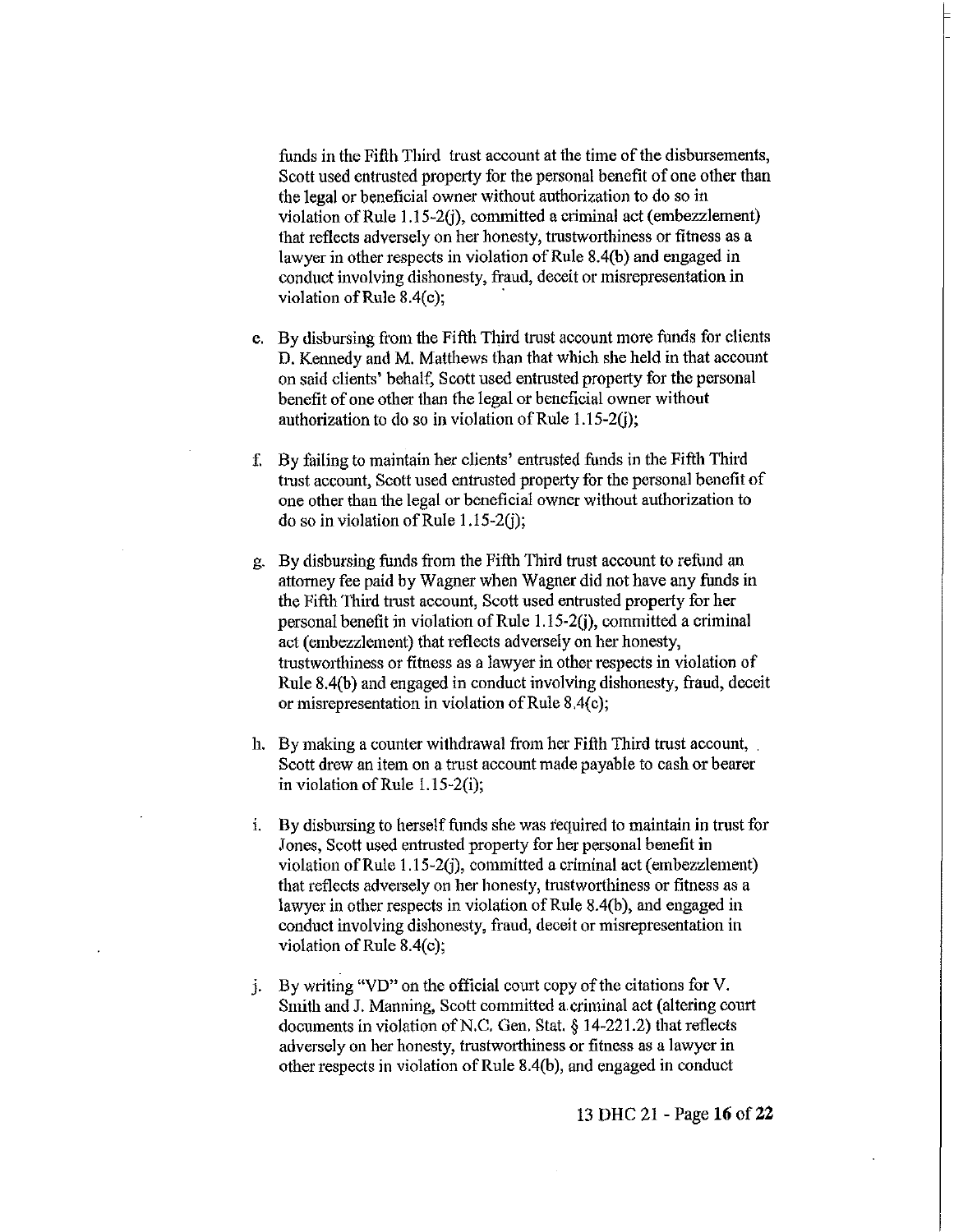involving dishonesty, fraud, deceit or misrepresentation in violation of Rule 8.4(c) and engaged in conduct prejudicial to the administration of justice in violation of Rule  $8.4(d)$ ; and

k. By representing to the court that the handwritten notations on her clients' shucks represented dispositions agreed upon by the parties, Scott made a false statement of material fact to the tribunal in violation of Rule 3.3(a), engaged in conduct involving dishonesty, fraud, deceit or misrepresentation in violation of Rule 8.4(c) and engaged in conduct prejudicial to the administration of justice in violation of Rule 8.4(d).

Based upon the foregoing Findings of Fact and Conclusions of Law and the evidence presented at the hearing, the Hearing Panel hereby makes by clear, cogent and convincing evidence the following:

# ADDITIONAL FINDINGS OF FACT REGARDING DISCIPLINE

1 . Scott has no prior discipline.

2. Scott had been practicing law for approximately four years when she embezzled client's entrusted funds and had been practicing for approximately five years when she altered the official court copies of her clients' traffic citations.

3. Scott was seen by a therapist on 19 October 2012 in connection with stress Scott was under due to personal and family problems.

4. From 27 February 1999 through 3 June 1999, Scott sold Sears merchandise to her friends for less than the retail price, misused her employee discount card, took Sears merchandise, and on one occasion, took money from Sears and gave it to her boyfriend. As a result, Scott was charged with several counts of felony larceny by employee and pled guilty to 3 counts of misdemeanor larceny.

5. The District Attorney's Office for Prosecutorial District 19A spent approximately three - four weeks investigating the issue of whether any member of the office agreed to the dispositions obtained in Scott's clients' traffic cases.

6. The District Attorney's Office has been unable to determine whether Scott engaged in similar misconduct in any other traffic cases.

7. After Scott's crime was discovered, defense attorneys in Cabarrus County were no longer trusted to properly handle the official court copies of traffic citations. The prosecutor's office began to take extra steps to protect the integrity of the official court copies of traffic citations.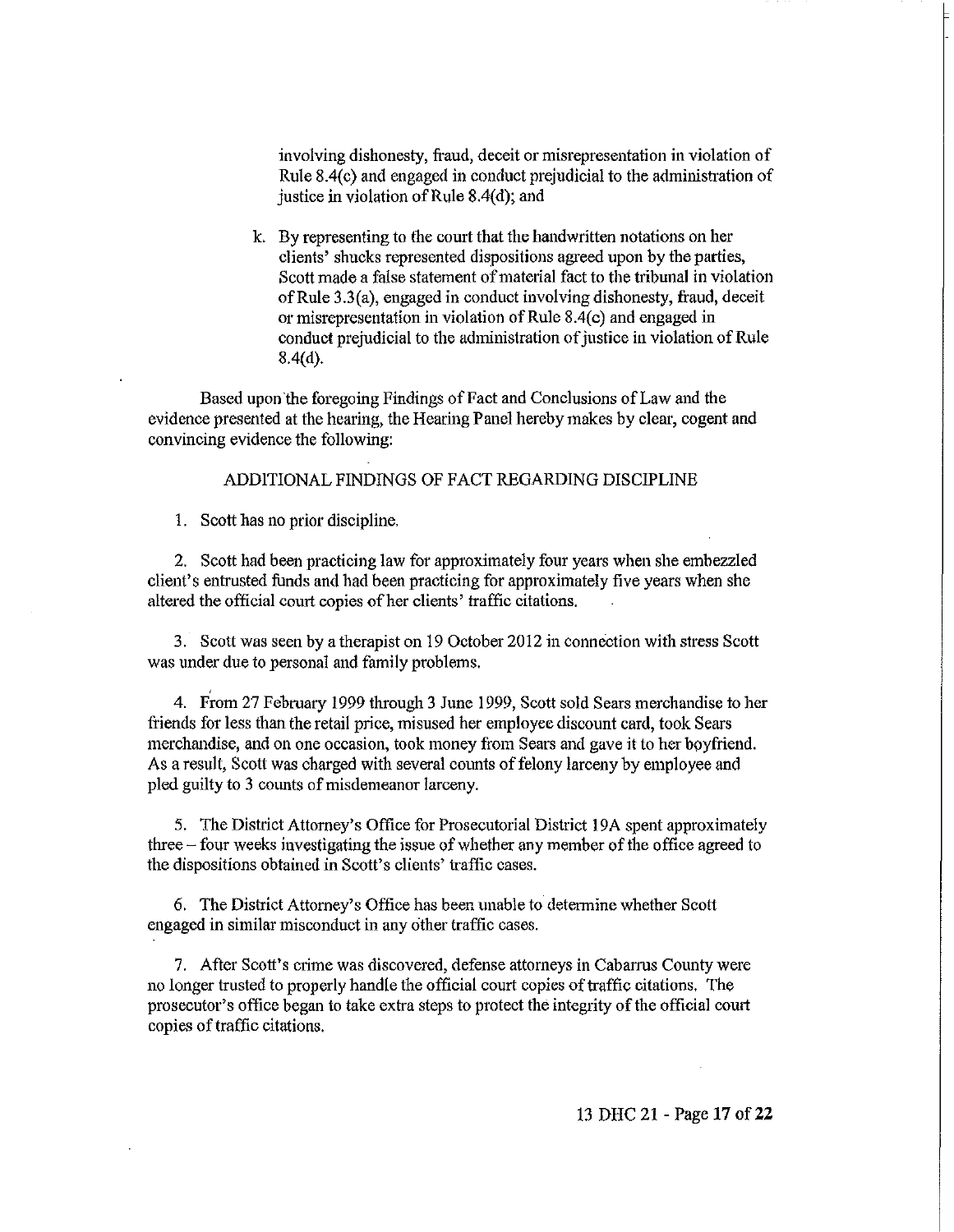8. The extra protective measures instituted by the prosecutor's office have resulted in a more burdensome process for prosecutors and defense attorneys in Cabarrus County.

9. After Scott pled guilty to obstruction of justice, the Honorable W. Erwin Spainhour, Senior Resident Superior Court Judge for Cabarrus County, reassigned to other lawyers all felony cases in which Scott was appointed to represent the defendant.

10. Judge Spainhour sent a request to district court judges in Cabarrus County asking them to reassign any criminal cases in which Scott was appointed to represent the defendant. Three of the four district court judges reassigned to other lawyers those misdemeanor criminal cases in which Scott was appointed to represent the defendant.

II. The allegations of Scott's misconduct were well known in Cabarrus County.

12. Reports of Scott's misconduct and criminal guilty plea were reported in the news, to include: 15 February 2014 Charlotte Observer Article: *Concord Attorney Faces Claims;* 18 September 2013 Concord & Kannapolis Independent Tribune Article: *Concord Attorney Faces Disciplinaty Action;* 20 October 2013 Concord & Kannapolis Independent Tribune Article: *Concord Lawyer Denies Intentional Wrongdoing; 17*  February 2014 Charlotte Observer Article: *Concord Attorney Faces Disciplinary Hearing.* 

13. Scott has established a reputation among some attorneys in Cabarrus County, other than those in the district attomey's office, as a hardworking and prepared attorney.

Based on the foregoing Findings of Fact, Conclusions of Law and Additional Findings of Fact Regarding Discipline, the Hearing Panel enters the following:

# CONCLUSIONS OF LAW REGARDING DISCIPLINE

1. The Hearing Panel has considered all of the factors contained in 27 N.C.A.C. 1B § .0114(w)(I), the Rules and Regulations of the State Bar, and concludes that the following factors that warrant suspension or disbarment are present:

- a. intent of the defendant to cause the resulting harm or potential harm;
- b. circumstances reflecting the defendant's lack of honesty, trustworthiness, or integrity;
- C. elevation of the defendant's own interest above that of the client;
- d. negative impact of the defendant's actions on clients' or public's perception of the profession;
- e. negative impact of the defendant's actions on the administration of justice;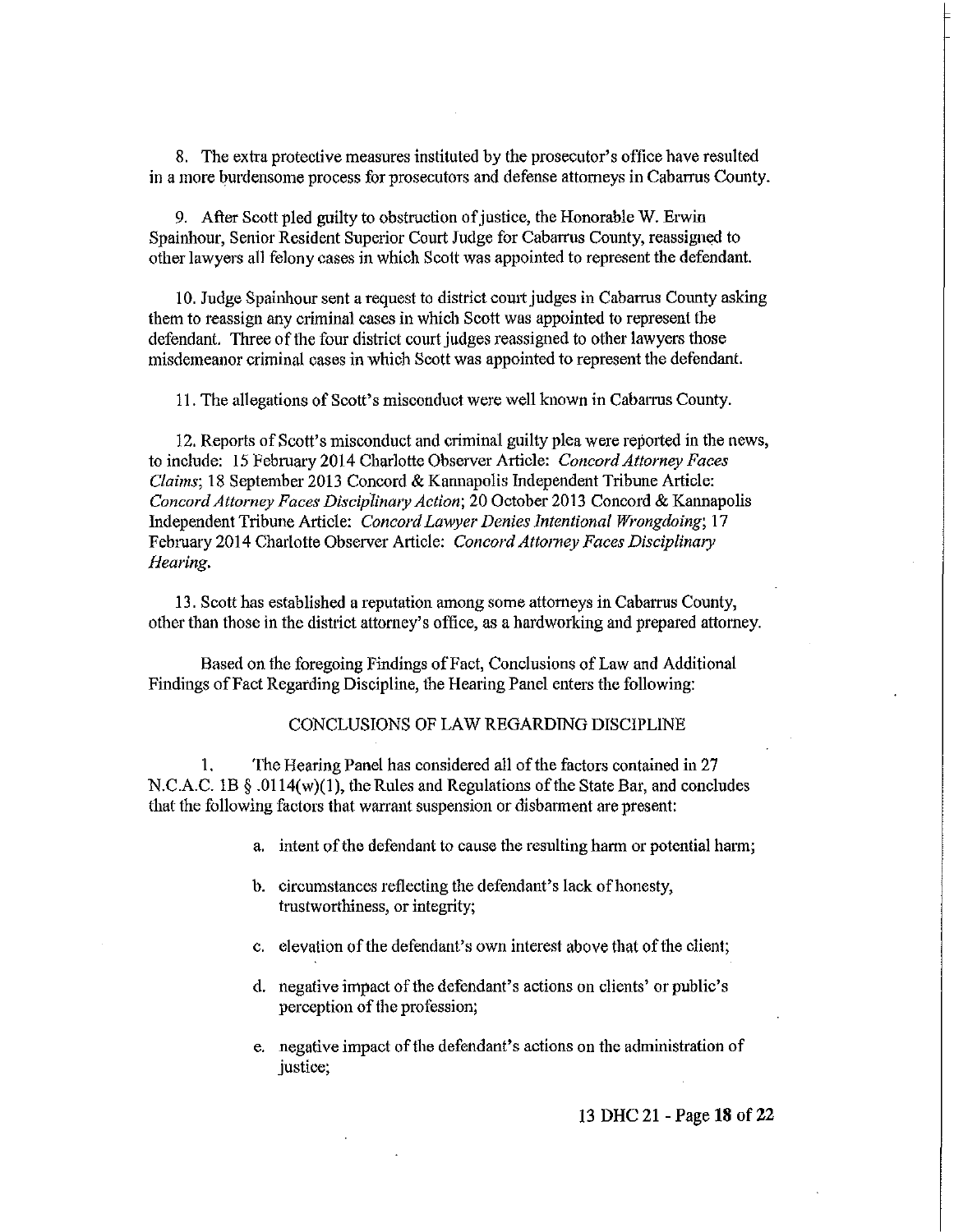- f. impairment of client's ability to achieve the goals of the representation; specifically, Mr. Burgess's medical lien which was not paid; and
- g. acts of dishonesty, misrepresentation, deceit or fabrication.

2. The Hearing Panel has considered all of the factors contained in 27 N.C.A.C. 1B § .Ol14(w)(2), the Rules and Regulations of the State Bar, and concludes that the following factors that warrant disbarment are present:

- a. acts of dishonesty, misrepresentation, deceit or fabrication;
- b. misappropriation or conversion of assets of any kind to which the defendant or recipient is not entitled, whether from a client or any other source; and
- c. commission of a felony.

3. The Hearing Panel has considered all of the factors enumerated in 27 N.C.A.C. 1B  $\S$  .0114(w)(3), the Rules and Regulations of the State Bar, and concludes that the following are applicable in this matter:

- a. absence of prior disciplinary offenses;
- b. dishonest or selfish motive;
- c. pattern of miscondnct;
- d. multiple offenses;
- e. effect of any personal and emotional problems on the conduct in question;
- f. full and free disclosure to the hearing panel or a cooperative attitude toward the proceedings;
- g. acknowledgement of the wrongful nature of the conduct;
- h. remorse;
- i. character and reputation as an attorney in Cabarrus County;
- j. lack of experience in the practice of law; and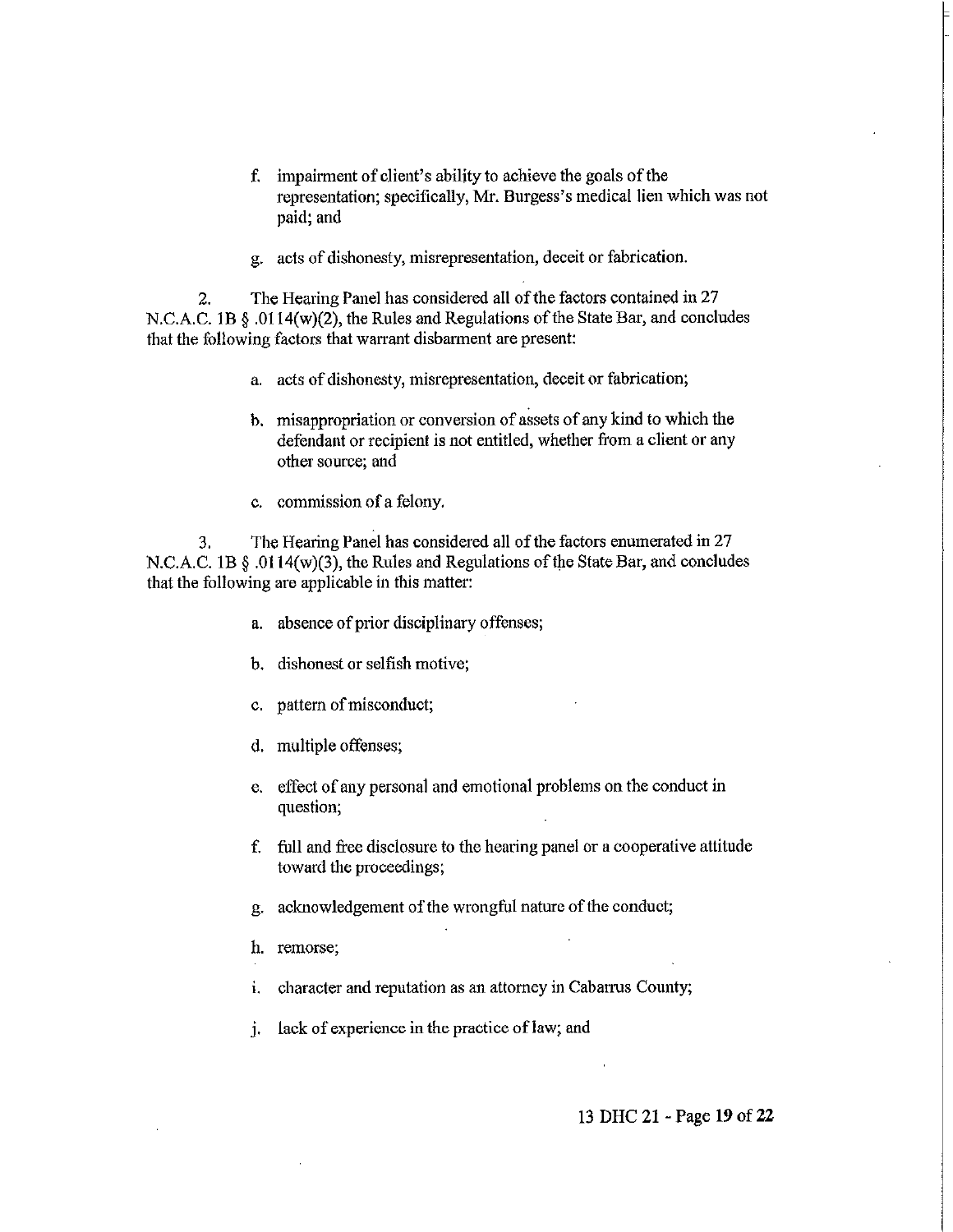k. imposition of other penalties or sanctions, to wit, interim suspension, and the defendant's criminal conviction for misdemeanor obstruction of justice and the sentence that was imposed.

4. By misappropriating entrusted client funds, Defendant has caused harm to the standing of the legal profession in that her conduct undermines the trust and confidence that the public has in lawyers and the legal system.

5. Defendant caused significant hann to her client, D. Burgess by misappropriating his entrusted funds from the Fifth Third trust account and failing to timely pay \$4,000.00 to CMC Northeast on Burgess's behalf.

6. Defendant caused potential significant harm to her clients by misappropriating their entrusted funds from the Wachovia trust account.

7. Defendant caused potential significant harm to her clients by . misappropriating their entrusted funds from the Fifth Third trust account.

8. Defendant caused significant harm to the profession by reinforcing the negative stereotype that lawyers are selfish and out for personal gain.

9. Defendant caused potential significant harm to the profession in the eyes of the public in that Defendant engaged in conduct that diminishes the public's expectation that attorneys conduct themselves professionally, adhere to the Rules of Professional Conduct, and respect the laws that they've sworn to uphold.

10. Attorneys have a duty to communicate honestly with the court and each other. When attorneys fail to do so, they engender distrust among fellow lawyers and from the public, thereby harming the profession as a whole.

11. Defendant caused significant harm to the administration of justice by falsely claiming that her handwritten notations on the official court copies of traffic citations and shucks were pleas she negotiated with the prosecutor's office.

12. Defendant caused significant harm to the administration of justice in that members of the District Attorney's Office for Prosecutorial 19A were taken away from the normal duties so that Defendant's criminal conduct could be investigated.

13. Defendant caused significant harm to the administration of justice in that after her criminal conduct came to light, new attorneys had to be appointed to represent those clients that Defendant had previously been appointed to represent in criminal matters.

14. Defendant's criminal conviction has caused harm to the standing of the legal profession in that her conduct undermines the trust and confidence that the public has in lawyers and the legal system.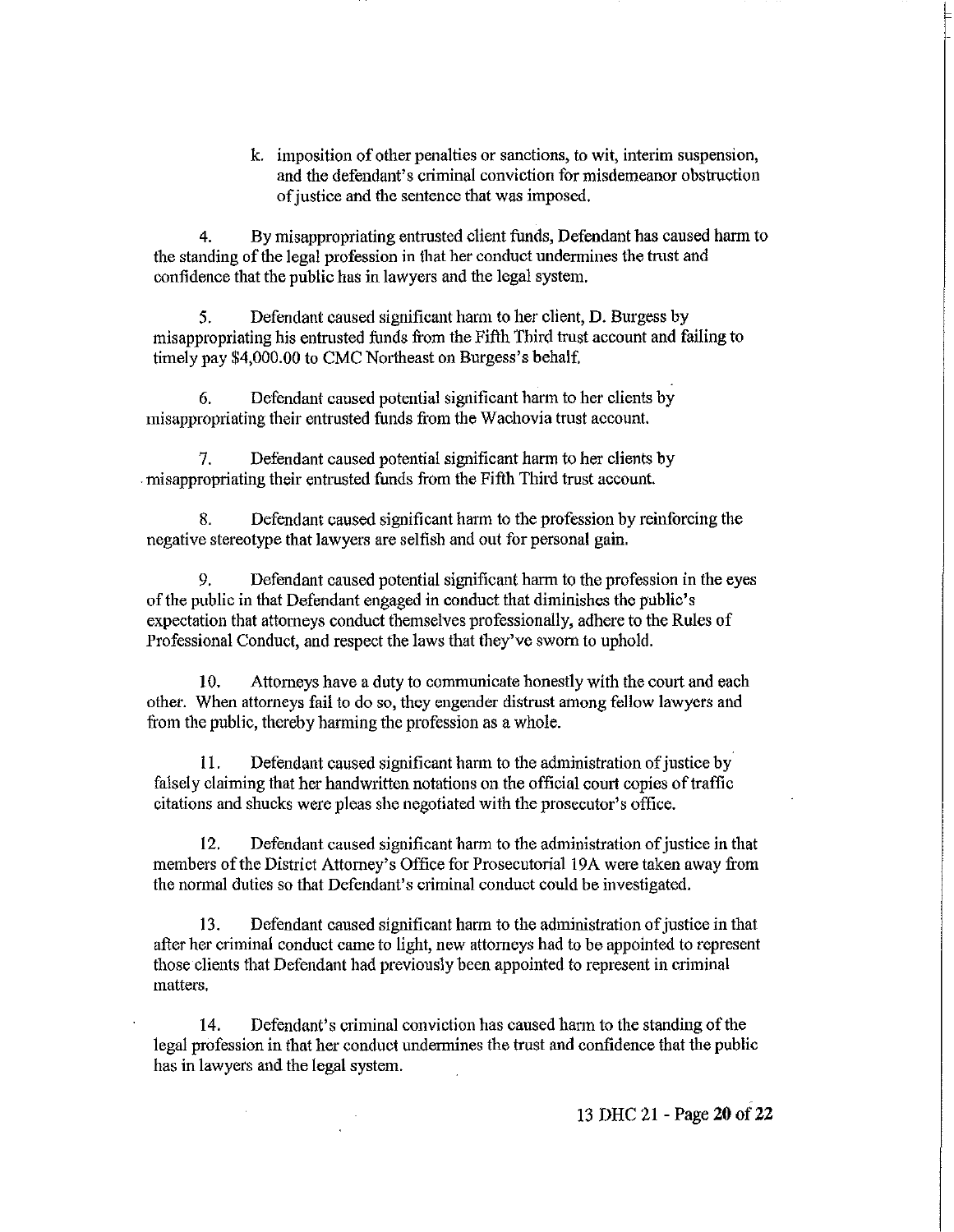15. The Hearing Panel has considered all lesser sanctions including: suspension, censure, reprimand and admonition, and finds that discipline less than disbannent would not adequately protect the public from Defendant's future misconduct for the following reasons:

- a. Defendant committed a criminal act on multiple occasions, specifically embezzlement, that reflects adversely on her honesty, trustworthiness or fitness as a lawyer in other respects;
- b. Before being licensed as a lawyer, Defendant committed criminal acts while serving in the trusted capacity of an employee with access to her employer's funds and despite being criminally sanctioned for these acts has again engaged in criminal conduct;
- c. Defendant's acts of dishonesty is conduct that is beneath the minimum standard required as an officer of the court, particularly in regard to her conduct of presenting false negotiated plea agreements to the court;
- d. Defendant has demonstrated a willingness to place her personal interests above the interests of her clients;
- e. Defendant has demonstrated a failure to respect court process and the law which poses a threat of significant potential harm to the public;
- f. Entry of an order imposing less serious discipline would fail to acknowledge the seriousness of the offenses Defendant committed and would send the wrong message to lawyers and the public regarding the conduct expected of members of the Bar of this State;
- g. The protection of the public and the legal profession requires that Defendant not be permitted to return to the practice of law until she demonstrates the following by clear, cogent and convincing evidence: (i) that she has reformed, (ii) that she possesses the moral qualifications required for admission to practice law in North Carolina taking into account the misconduct that is the subject of this order, (iii) that she understands the current Rules of Professional Conduct, including but not limited to those Rules relating to "Safekeeping Property" as set forth in Rule 1.15 et seq.; and (iv) that reinstatement will not be detrimental to the public or the integrity and standing of the legal profession. Disbarment is the only discipline that will require Defendant to make such a showing before returning to the practice of law.